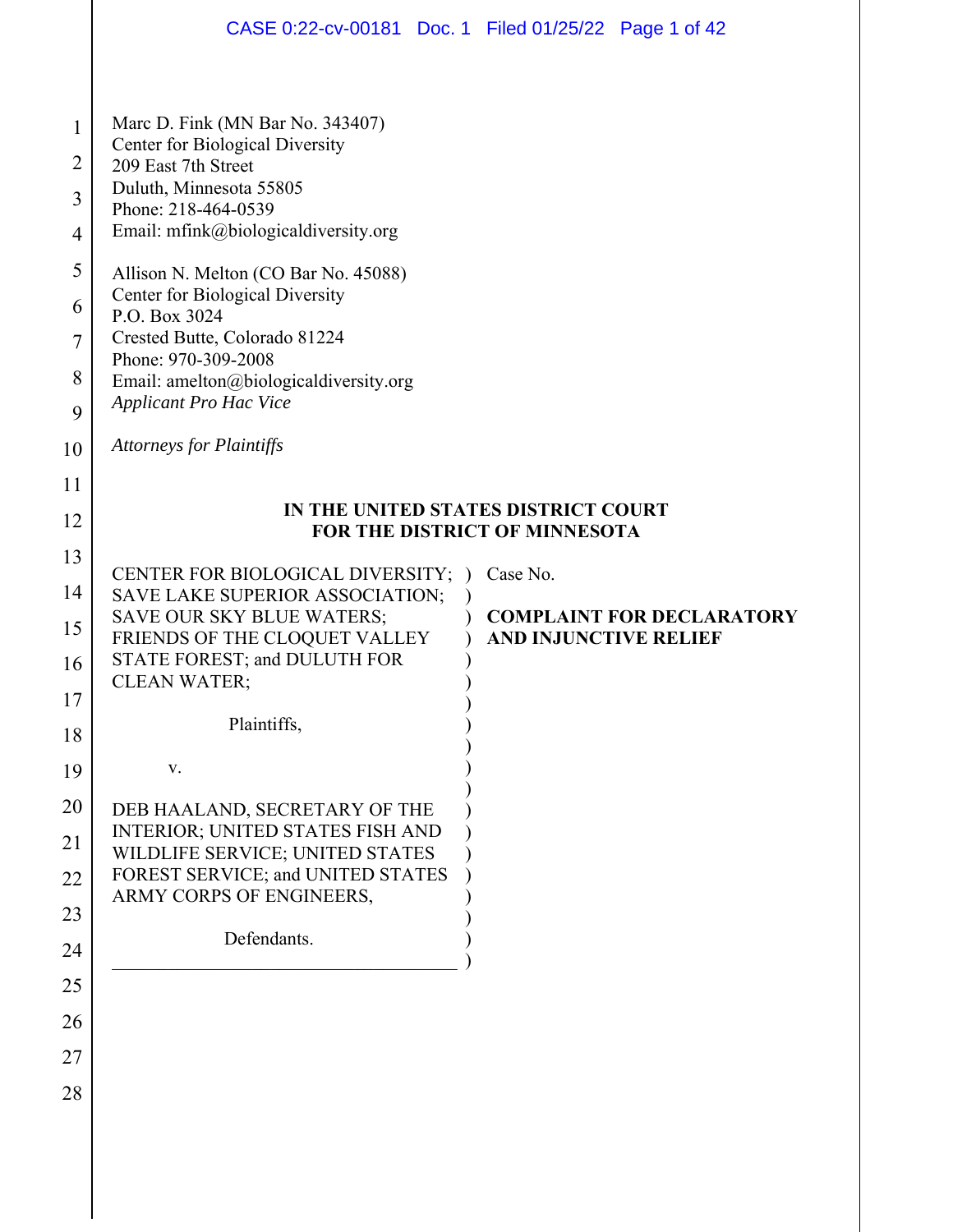# 1 2 3 4 5 6 7 8 9 10 11 12 13 14 15 16 17 18 19 20 21 22 23 24 25 26 27 28

#### **INTRODUCTION**

1. Plaintiffs Center for Biological Diversity, Save Lake Superior Association, Save Our Sky Blue Waters, Friends of the Cloquet Valley State Forest, and Duluth for Clean Water challenge the failure of Defendants Deb Haaland, the United States Secretary of the Interior; the United States Fish and Wildlife Service ("FWS"); the United States Forest Service ("Forest Service"); and the United States Army Corps of Engineers ("Corps") to comply with the Endangered Species Act ("ESA"), 16 U.S.C. §§ 1531 *et seq*., and the Administrative Procedure Act ("APA"), 5 U.S.C. §§ 551 *et seq*., for the proposed NorthMet Mine Project and Land Exchange in northeastern Minnesota.

2. Plaintiffs challenge (1) FWS's February 5, 2016 Biological Opinion for the NorthMet Mine Project and Land Exchange; (2) the Forest Service's reliance on the 2016 Biological Opinion when it approved the January 9, 2017 Record of Decision for the NorthMet Land Exchange; (3) the Corps' reliance on the 2016 Biological Opinion when it approved the March 21, 2019 Record of Decision for the Clean Water Act Section 404 Permit for the NorthMet Mine Project; and (4) the ongoing failure of FWS and the Corps to reinitiate and complete ESA consultation for the NorthMet Mine Project despite significant new information and substantial changes to the Project revealing that the Project may affect threatened species and critical habitat in a manner and to an extent not previously considered.

3. Plaintiffs seek (1) declaratory relief that FWS violated Section 7 of the ESA in preparing and approving the 2016 Biological Opinion for the NorthMet Mine Project and Land Exchange; (2) declaratory relief that the Forest Service and the Corps each violated Section 7 of the ESA in relying on the unlawful 2016 Biological Opinion in issuing their Record of Decisions and related decisions; (3) declaratory relief that the June 28, 2018 land exchange between the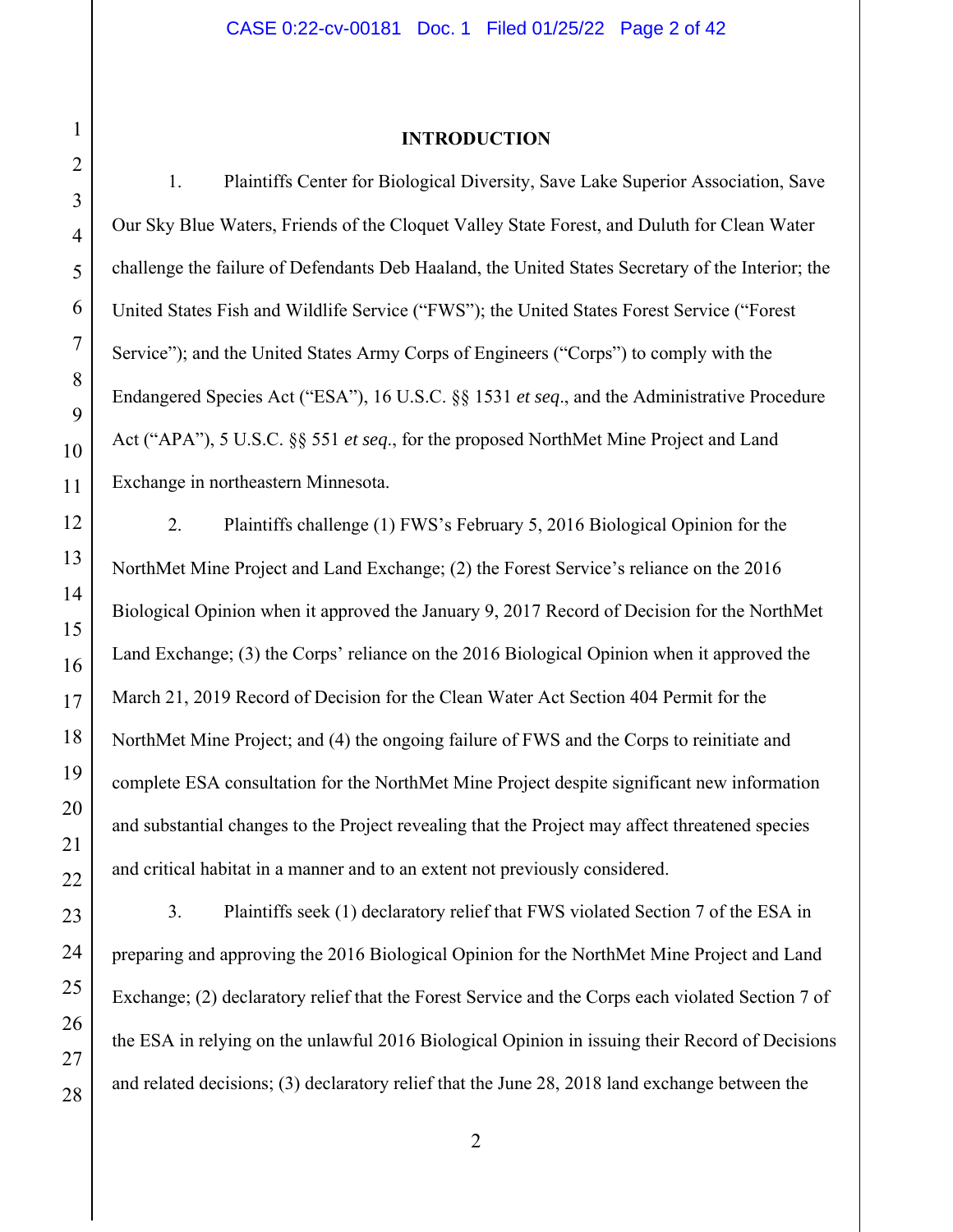#### CASE 0:22-cv-00181 Doc. 1 Filed 01/25/22 Page 3 of 42

Forest Service and PolyMet is void; (4) declaratory relief that FWS and the Corps are in ongoing violation of the ESA by failing to reinitiate and complete ESA consultation for the NorthMet Mine Project; (5) an order vacating the 2016 Biological Opinion, the Forest Service's 2017 Record of Decision for the Land Exchange, and the Corps' 2019 Record of Decision and Clean Water Act Section 404 Permit; (6) an order requiring FWS and the Corps to reinitiate and complete ESA consultation for the NorthMet Mine Project; and (7) injunctive relief to enjoin any implementation of the NorthMet Mine Project pending full compliance with the ESA.

4. The following map shows the location of the Plant Site, Mine Site, and Transportation/Utility Corridor for the proposed NorthMet Mine Project:

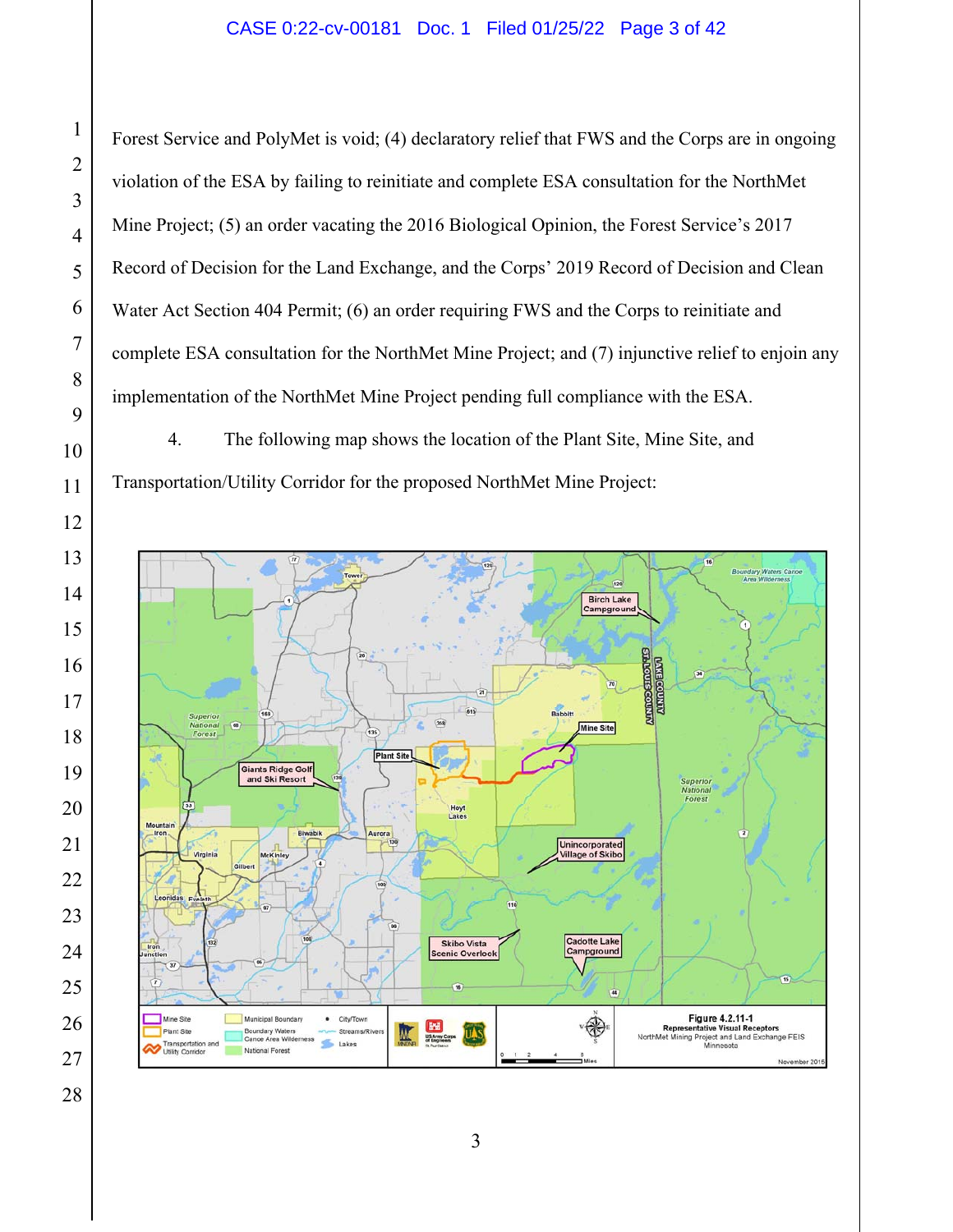#### CASE 0:22-cv-00181 Doc. 1 Filed 01/25/22 Page 4 of 42

5. The following is an aerial view of the Partridge River in northeastern Minnesota, near the proposed NorthMet Mine Site (photo by Rob Levine).



#### **JURISDICTION**

6. Jurisdiction is proper in this Court pursuant to 28 U.S.C. § 1331; 28 U.S.C. § 1346; 5 U.S.C. §§ 551 *et seq*.; and 16 U.S.C. § 1540(g) because this action involves the United States as a defendant and arises under the laws of the United States, including the ESA, 16 U.S.C. §§ 1531 *et seq*., and the APA, 5 U.S.C. §§ 551 *et seq*. On November 10, 2021, Plaintiffs provided Defendants with notice of Plaintiffs' intent to file suit pursuant to the ESA citizen suit provision. 16 U.S.C. § 1540(g)(2). An actual justiciable controversy exists between Plaintiffs and Defendants. The requested relief is proper under 28 U.S.C. §§ 2201 & 2202; 5 U.S.C. §§ 705 & 706; and 16 U.S.C. § 1540(g). The challenged agency actions are final and subject to this Court's review under 5 U.S.C. §§ 702, 704, and 706.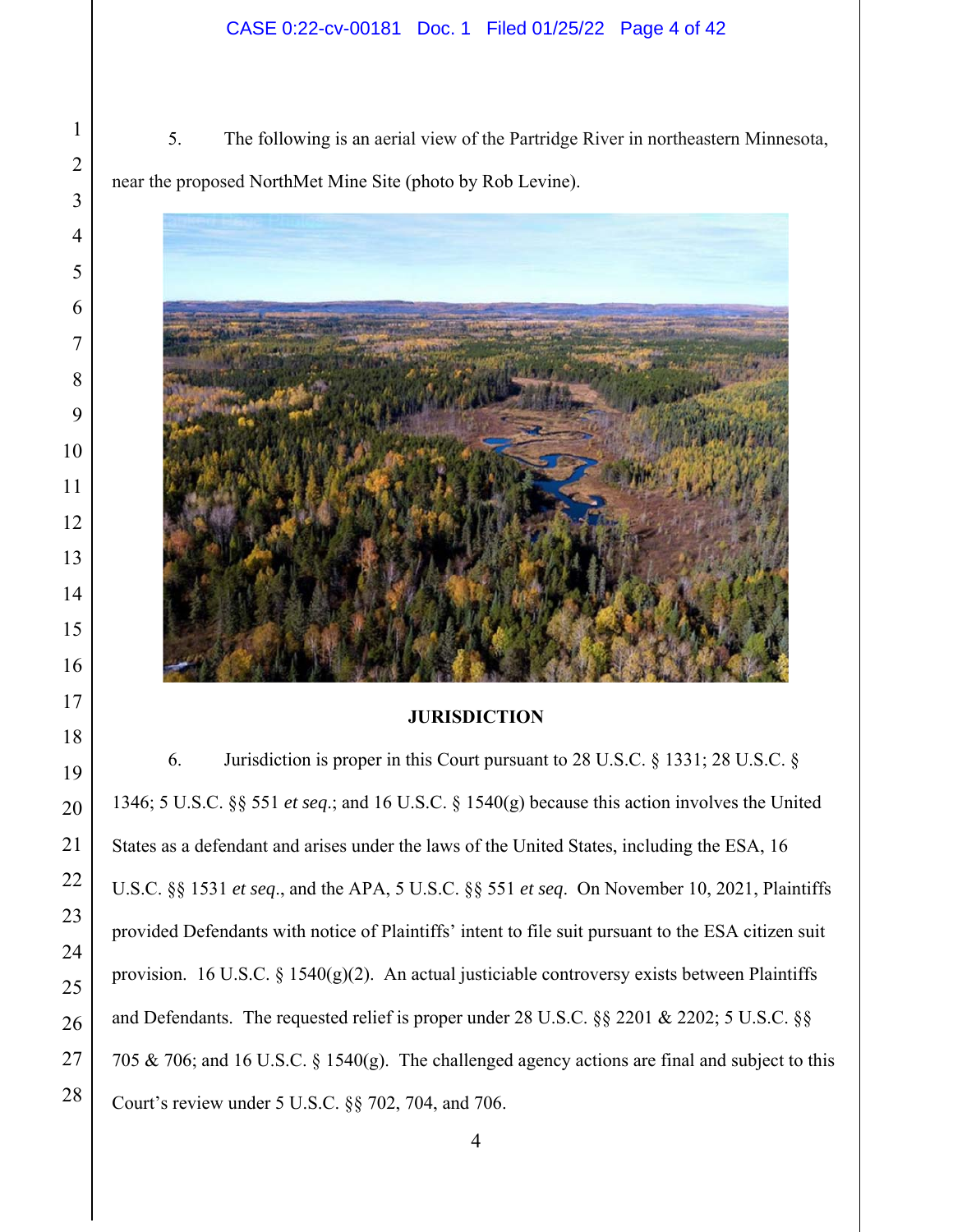#### **VENUE**

7. Venue is proper pursuant to 28 U.S.C.  $\S$  1391(e) and 16 U.S.C.  $\S$  1540(g)(3)(A), because a substantial part of the events giving rise to Plaintiffs' claims occurred in the District, Defendants have offices in the District, Plaintiff Center for Biological Diversity has an office in the District, and Plaintiffs Save Lake Superior Association, Save Our Sky Blue Waters, Friends of the Cloquet Valley State Forest, and Duluth for Clean Water reside in the District.

#### **PARTIES**

8. Plaintiff Center for Biological Diversity ("the Center") is a nonprofit corporation headquartered in Tucson, Arizona, with offices in a number of states and Mexico. The Center has an office in Duluth, Minnesota. The Center works through science, law, and policy to secure a future for all species, great or small, hovering on the brink of extinction. The Center is actively involved in protecting threatened and endangered species, and their habitat, nationwide and in Mexico. The Center has over 89,000 members throughout the United States and the world.

9. Plaintiff Save Lake Superior Association is a nonprofit organization based in Two Harbors, Minnesota. The Association, which originated in 1969, is the oldest citizen group working exclusively to preserve and protect Lake Superior. It was organized to help stop the dumping of taconite tailings into Lake Superior by Reserve Mining, whose tailings were threatening human health and contaminating the water and aquatic life.

10. Plaintiff Save Our Sky Blue Waters is a nonprofit public interest corporation based in Duluth, Minnesota. Save Our Sky Blue Waters is a grassroots organization that seeks to protect the ecological integrity of Minnesota's Arrowhead Region. From Lake Superior to the Boundary Waters, the Arrowhead Region is one of the most magnificent areas of the country, for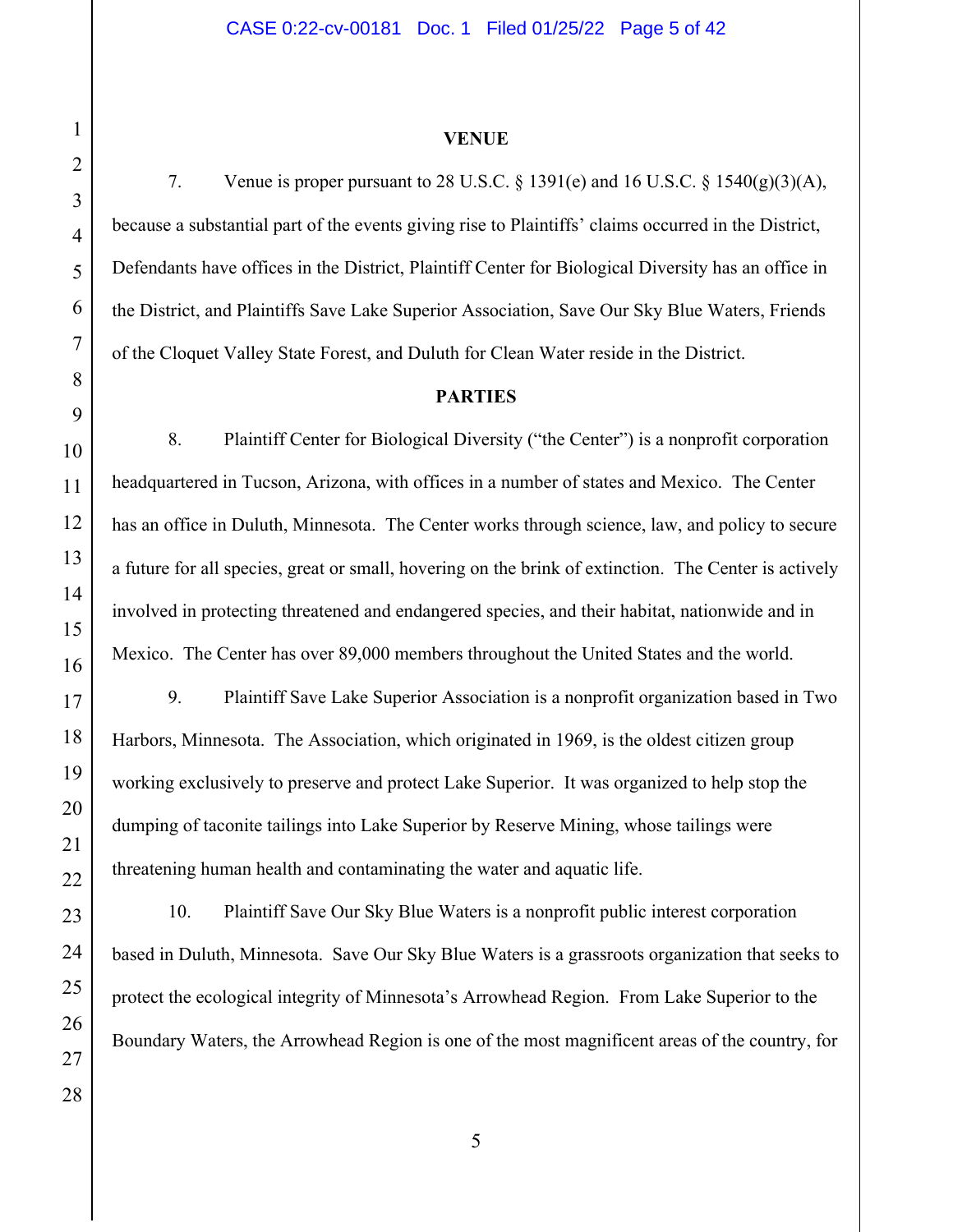#### CASE 0:22-cv-00181 Doc. 1 Filed 01/25/22 Page 6 of 42

its boreal forests, wildlife, wetlands, and waters. The protection of these valuable resources is Save Our Sky Blue Water's core mission.

11. Plaintiff Friends of the Cloquet Valley State Forest is dedicated to the protection and preservation of the natural and cultural resources of the Cloquet Valley State Forest in northeastern Minnesota. The lands, lakes, rivers, and streams of northern Minnesota, which lay north of Duluth in the Cloquet Valley State Forest and in the Arrowhead, are home to many people, plants, and animals, and serve the world in many ways. Friends of the Cloquet Valley State Forest works to promote the responsible enjoyment of this unique treasure.

12. Duluth for Clean Water is an all-volunteer nonprofit organization based in Duluth, Minnesota that seeks a healthy future for the St. Louis River and Lake Superior watershed. Duluth for Clean Water works through advocacy, education, and the political process to protect the health and safety of downstream communities from proposed upstream metal sulfide-ore mining, and to preserve northern Minnesota's greatest assets, its boreal forests, bogs and peatlands, and its fresh water.

13. Plaintiffs bring this action on their own behalf, and on behalf of their members who derive recreational, inspirational, religious, spiritual, scientific, educational, and aesthetic benefits from Canada lynx, northern long-eared bats, and these wildlife species' habitats, including within northeastern Minnesota, on the Superior National Forest, and near the proposed NorthMet mine site.

14. Plaintiffs' members regularly use and enjoy the Superior National Forest, and other lands near the proposed NorthMet Mine Project, for a variety of purposes, including hiking, canoeing, fishing, gathering wild rice, camping, photographing scenery and wildlife, and engaging in other vocational, scientific, and recreational activities. Plaintiffs' members derive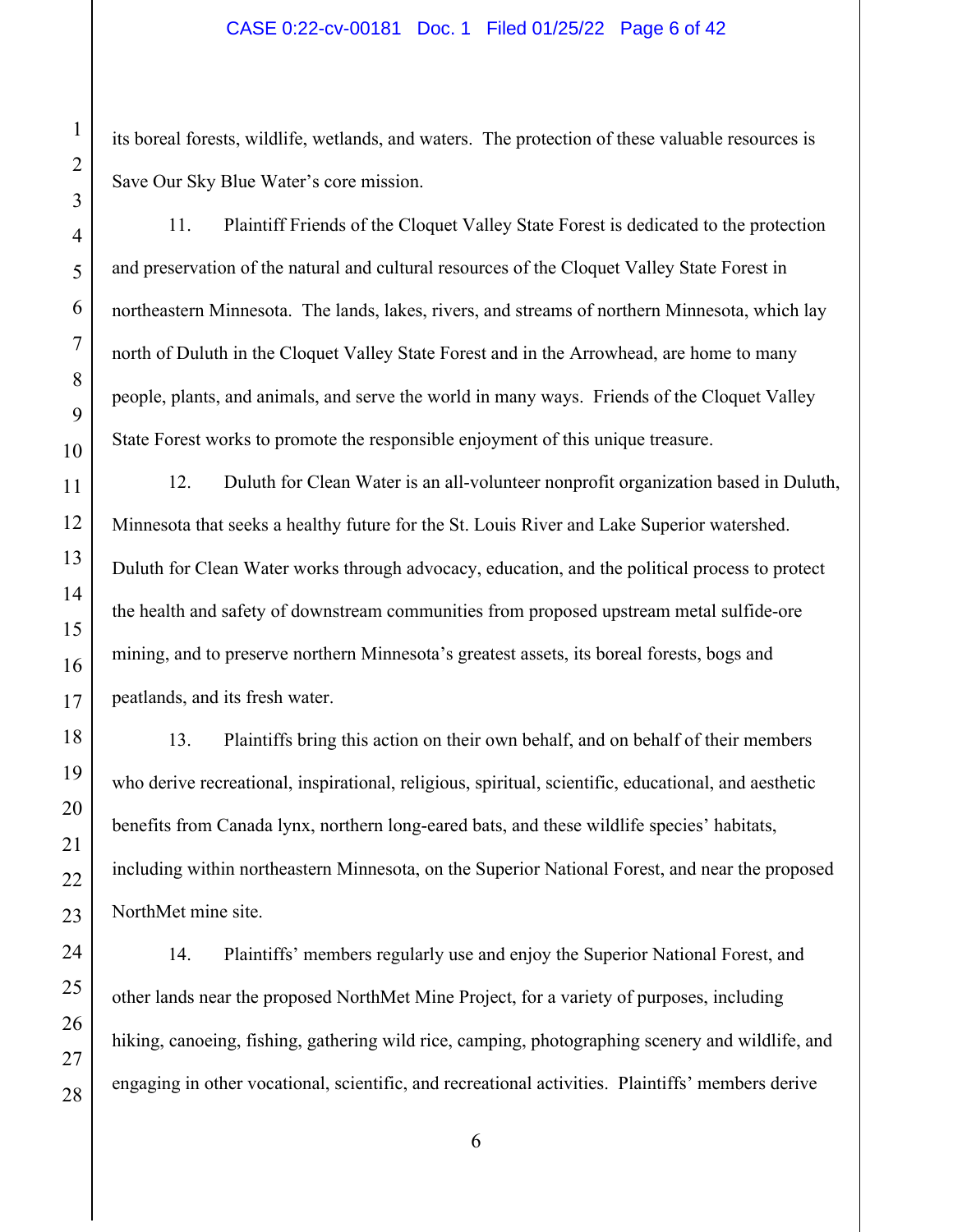#### CASE 0:22-cv-00181 Doc. 1 Filed 01/25/22 Page 7 of 42

health, recreational, inspirational, religious, spiritual, scientific, educational, and aesthetic benefits from these activities.

15. The areas of the Superior National Forest, and the other lands near the proposed NorthMet Mine Project, which Plaintiffs' members regularly use and enjoy, include the headwaters of the Lake Superior watershed, including the Partridge River watershed. Plaintiffs' members use and enjoyment of these areas is significantly enhanced by the knowledge that imperiled wildlife species including the Canada lynx and northern long-eared bat have been identified in these areas, and that these areas are within the designated critical habitat for the Canada lynx.

16. The NorthMet land exchange between the Forest Service and PolyMet has been executed, and therefore the proposed NorthMet mine site is now private land and Plaintiffs' members are now prohibited from accessing, using, and enjoying the exact mine site. While the mining company and the Forest Service previously made it difficult for the public to access the proposed mine site, it is now no longer possible for Plaintiffs' members or the public to access, use, and enjoy the mine site as some members of the Plaintiffs were able to do prior to the land exchange. Because this land is now private, and no longer part of the Superior National Forest, prior public notice and public involvement requirements no longer apply for proposed activities on this land, and a number of substantive environmental protections have been eliminated.

17. During the ESA consultation for the proposed NorthMet Mine Project, FWS, the Forest Service, and the Corps recognized that the negative impacts to Canada lynx, gray wolves, and the northern long-eared bat and their habitat resulting from the Project would not be limited to only the proposed plant site and proposed mine site, but rather that surrounding areas and wildlife corridors would also be affected. The agencies determined that the area that may be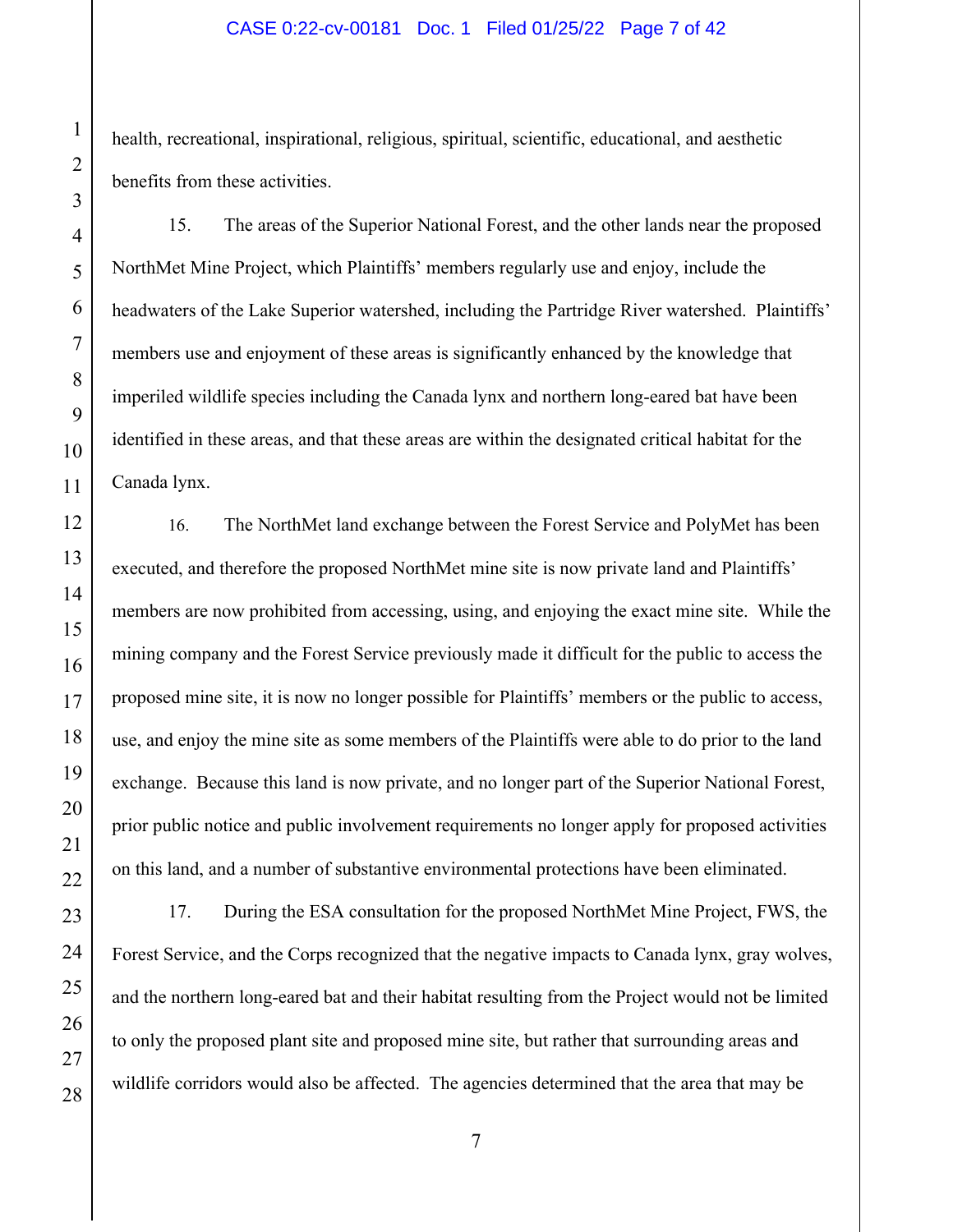#### CASE 0:22-cv-00181 Doc. 1 Filed 01/25/22 Page 8 of 42

adversely affected by the NorthMet Mine Project includes those areas within six miles of the Project, or approximately 250 mi<sup>2</sup> plus the area that extends to wildlife corridor number  $18<sup>1</sup>$ . The map below identifies this six-mile buffer.



18. The areas of the Superior National Forest and other areas nearby the proposed NorthMet Mine Project that Plaintiffs' members regularly use and enjoy include specific areas within the six-mile radius that was determined by FWS, the Forest Service, and the Corps to be the area within which wildlife may be directly and indirectly affected by the proposed project.

19. Plaintiffs' members' use and enjoyment of specific areas within this six-mile radius is significantly enhanced by the knowledge that imperiled wildlife species, including the Canada lynx and northern long-eared bat, have been identified in these areas, and that these areas are within the designated critical habitat for the Canada lynx.

<sup>&</sup>lt;sup>1</sup> See 2016 Biological Opinion, p. 43; 2015 Biological Assessment, p. 6-1, 6-2.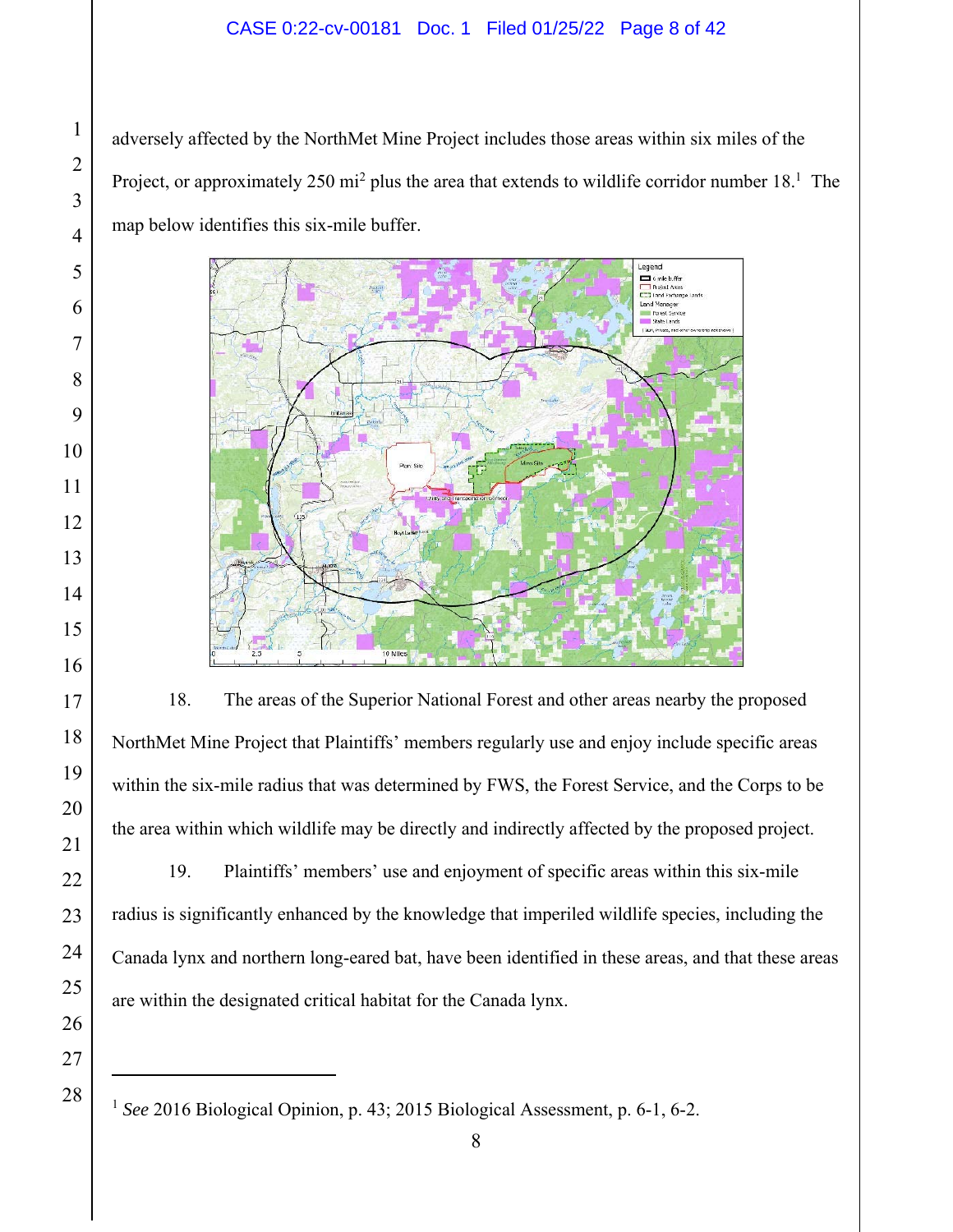#### CASE 0:22-cv-00181 Doc. 1 Filed 01/25/22 Page 9 of 42

20. One example of Plaintiffs' members who use and enjoy areas near the proposed NorthMet Mine Project, and within the six-mile buffer, is Lori Andresen, who is a long-time member of several Plaintiff organizations. Ms. Andresen is a resident of Duluth, and her family owns a cabin that is located on an in-holding in the heart of the Superior National Forest, near the town of Isabella, Minnesota. Ms. Andresen enjoys canoeing, wild ricing, and fishing on the Embarrass and Partridge Rivers within the six-mile buffer of the project area, as well as hiking, photography, and other recreational activities within this area. Ms. Andresen has made a number of trips to this area within the past few years, including multiple trips to the headwaters of the Lake Superior watershed in 2017, near the Partridge River and Stubble Creek, to hike, fish, take photographs, and look for wildlife and signs of wildlife; multiple trips to the Partridge River and Stubble Creek in 2018 to hike, take photographs, observe wildlife, and pick berries; multiple trips to the Partridge River and Embarrass River in 2019 to hike and fish; and another trip to the St. Louis and Partridge Rivers in 2021.

21. Another example of Plaintiffs' members who use and enjoy areas near the proposed NorthMet Mine Project is Jacqueline Christenson, who is a member of Duluth for Clean Water and Center for Biological Diversity. Ms. Christenson has been visiting the Superior National Forest all her life, and more specifically, recreated near the proposed NorthMet Mine Project in 2018 and 2019. Ms. Christenson paddled the Partridge River in 2018, and paddled Colvin Creek to the Partridge River in 2019, just downstream from the proposed mine site.

22. Plaintiffs' members intend to continue to regularly use and enjoy the Superior National Forest and other areas nearby the proposed NorthMet Mine Project, including areas within the six-mile radius of the mine site. This includes specific and concrete plans to use and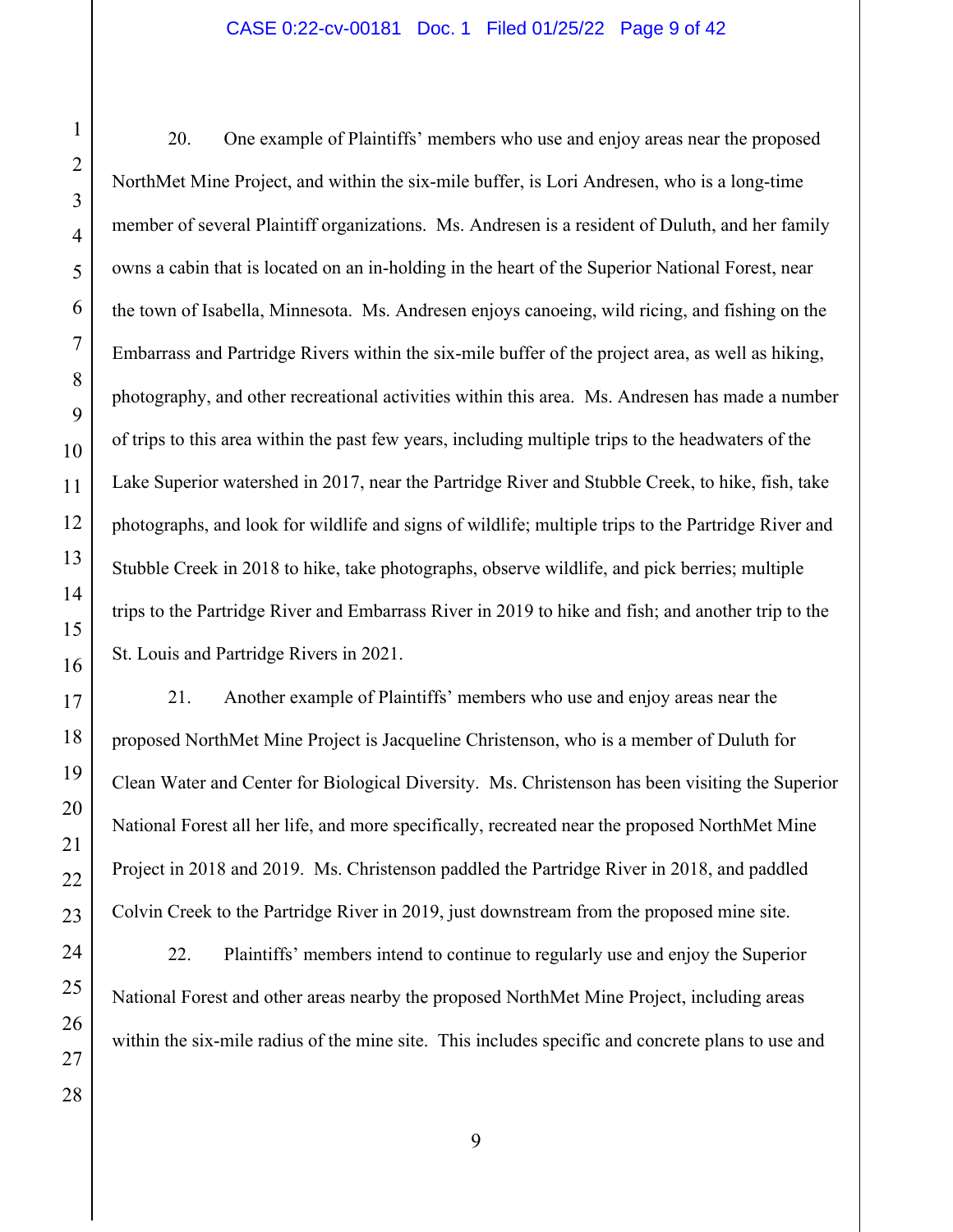#### CASE 0:22-cv-00181 Doc. 1 Filed 01/25/22 Page 10 of 42

enjoy areas nearby the proposed NorthMet Mine Project, including areas within the six-mile buffer, this coming spring and summer, 2022.

23. One example of Plaintiffs' members who has plans to return and again enjoy specific areas near the proposed NorthMet Mine Project is Lori Andresen. In June 2022, Ms. Andresen has plans to visit the Partridge River just south of the proposed mine site, as well as Colvin Creek and the South Branch of the Partridge River, to hike, fish, and take photographs.

24. Another example of Plaintiffs' members who has plans to return and again enjoy specific areas near the proposed NorthMet Mine Project is Jacqueline Christenson, who has planned a multi-day canoe trip for July 2022, for the Partridge River and Colvin Creek.

25. The health, recreational, inspirational, religious, spiritual, scientific, educational, and aesthetic interests of Plaintiffs and their members have been and will continue to be adversely affected and irreparably injured if Defendants' ongoing violations of the ESA and APA identified herein continue. These are actual, concrete injuries caused by the Defendants' violations of the ESA and APA. If the proposed NorthMet Mine Project is allowed to proceed without full compliance with the ESA, including updated and legally sufficient Section 7 consultation, Plaintiffs and their members will be harmed by the adverse, long-term, and permanent impacts to Canada lynx, northern long-eared bats, and critical habitat for the lynx.

26. Plaintiffs' and their members' injuries will be redressed by the relief sought. If the 2016 Biological Opinion and other related decisions are vacated, as requested, and/or the agencies are ordered to reinitiate consultation based on new information and changes to the proposal, the agencies will be required to undertake additional ESA consultation and analysis prior to determining whether or not the proposed action can proceed as proposed without jeopardizing the Canada lynx or northern long-eared bat, or adversely modifying or destroying

1

2

3

4

5

6

7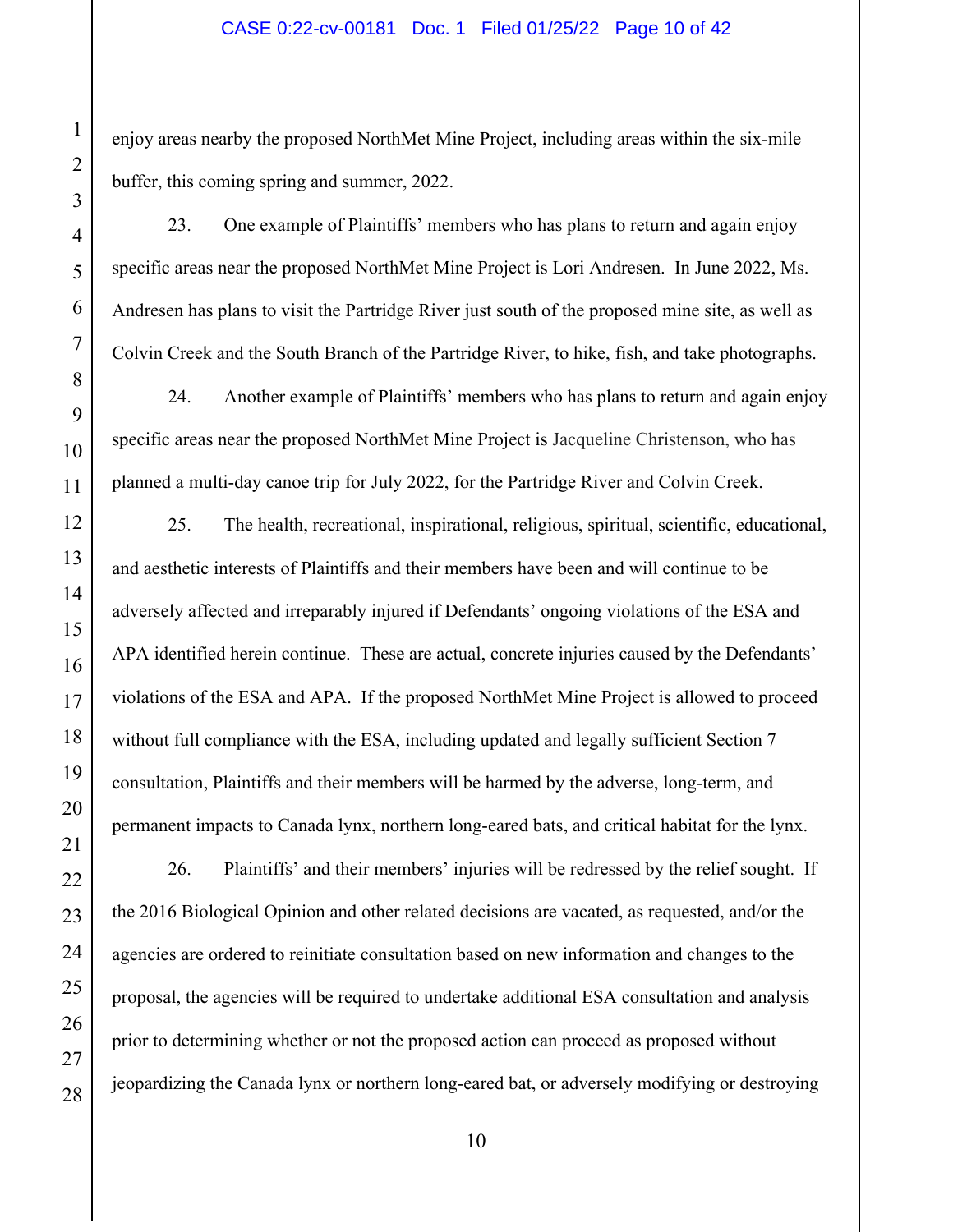#### CASE 0:22-cv-00181 Doc. 1 Filed 01/25/22 Page 11 of 42

designated critical habitat for the Canada lynx. As a result of the additional ESA consultation and analysis, the agencies may choose to make changes to the proposed project in a way that would benefit the Canada lynx or northern long-eared bat, or their habitat, or the agencies may choose to not authorize the mine to move forward as proposed.

27. Defendant Deb Haaland, U.S. Secretary of the Interior, is the highest-ranking official within the U.S. Department of the Interior, and in that capacity, has ultimate responsibility for the administration and implementation of the ESA regarding terrestrial endangered and threatened species, including the northern long-eared bat and Canada lynx. Secretary Haaland is sued in her official capacity.

28. Defendant U.S. Fish and Wildlife Service ("FWS") is an agency within the U.S. Department of the Interior. It and its officers are responsible for administering the ESA, particularly regarding potential impacts to terrestrial wildlife species that have been listed as threatened or endangered with extinction pursuant to the ESA, including the northern long-eared bat and Canada lynx.

29. Defendant U.S. Forest Service ("Forest Service") is an agency within the U.S. Department of Agriculture. It and its officers are responsible for the lawful management of the National Forest System, including the Superior National Forest.

30. Defendant U.S. Army Corps of Engineers ("Corps") is an agency of the U.S. Department of Defense. The Corps is responsible for reviewing and issuing Section 404 permits under the Clean Water Act, as it did here.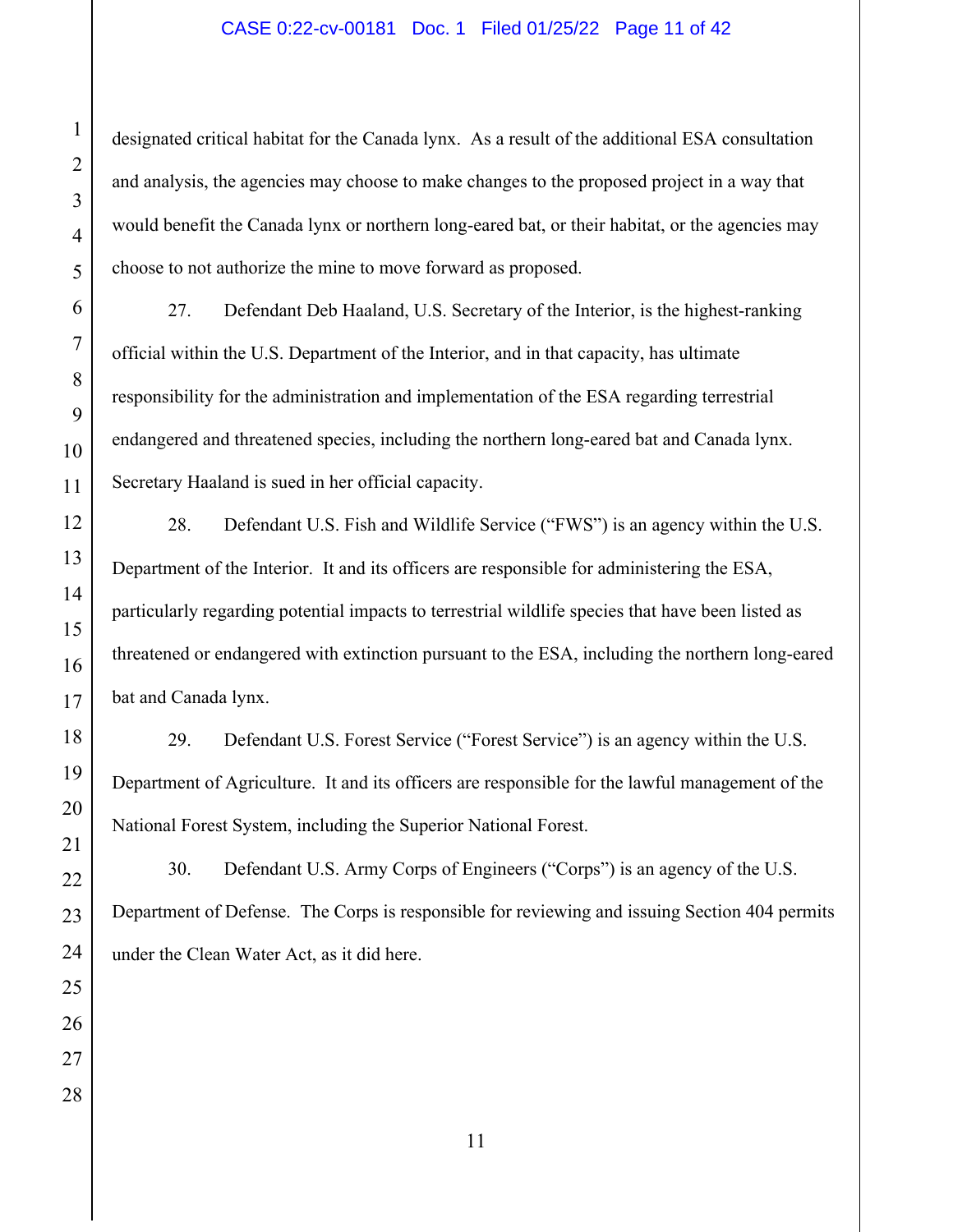#### **STATUTORY AND REGULATORY BACKGROUND**

#### **I. The Endangered Species Act**

31. Congress enacted the ESA in 1973 to provide "a program for the conservation of . . . endangered species and threatened species." 16 U.S.C. § 1531(b). Section 2(c) of the ESA establishes that it is the policy of Congress that all federal agencies shall seek to conserve threatened and endangered species, and shall utilize their authorities in furtherance of the purposes of this Act. 16 U.S.C.  $\S 1531(c)(1)$ .

32. The ESA defines "conservation" to mean "the use of all methods and procedures which are necessary to bring any endangered species or threatened species to the point at which the measures provided pursuant to this Act are no longer necessary." 16 U.S.C. § 1532(3).

33. Section 4 of the ESA directs the Secretary of the Interior to list species that are threatened or endangered with extinction, and to designate "critical habitat" for such species. 16 U.S.C. § 1533(a). "Critical habitat" is the area that contains the physical or biological features essential to the "conservation" of the species and which may require special protection or management considerations. 16 U.S.C. § 1532(5)(A).

34. Section 4 of the ESA also requires the Secretary to develop and implement recovery plans for threatened and endangered species, unless the Secretary finds that such a plan will not promote the conservation of the species. 16 U.S.C. § 1533(f).

35. The ESA defines "endangered species" as "any species which is in danger of extinction throughout all or a significant portion of its range." 16 U.S.C. § 1532(6). The ESA defines "threatened species" as "any species which is likely to become an endangered species within the foreseeable future throughout all or a significant portion of its range." 16 U.S.C. § 1532(20).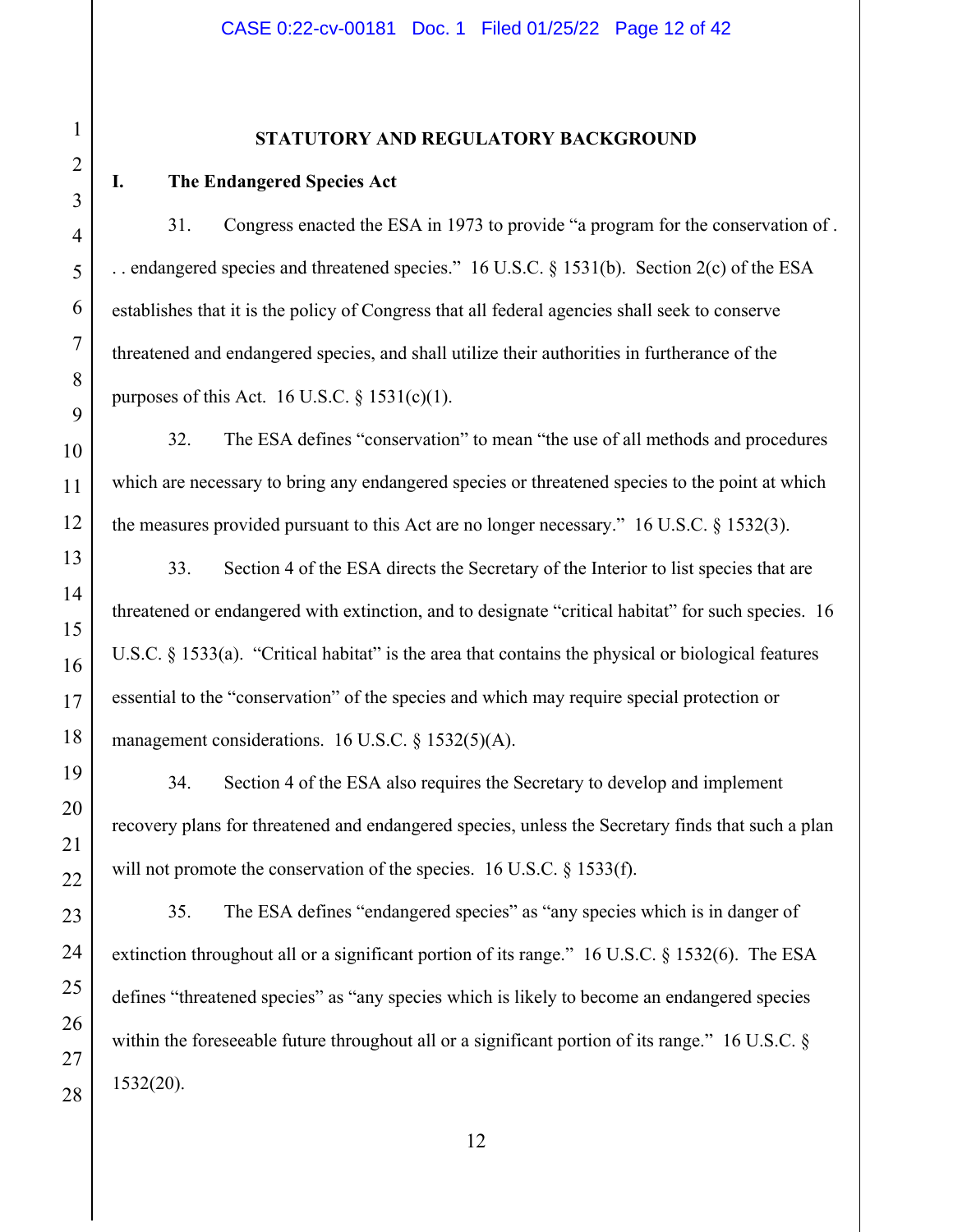#### CASE 0:22-cv-00181 Doc. 1 Filed 01/25/22 Page 13 of 42

36. The ESA requires the action agency, in consultation with FWS, to "insure that any action authorized, funded, or carried out by" the agency "is not likely to jeopardize the continued existence of any endangered species or threatened species or result in the destruction or adverse modification" of the critical habitat of such species. 16 U.S.C. § 1536(a)(2). FWS and the action agency must use the best scientific data available during consultation. *Id*.

37. "Action" is broadly defined under the ESA to include all activities or programs of any kind authorized, funded, or carried out by federal agencies, including actions directly or indirectly causing modifications to the land, water, or air; actions intended to conserve listed species or their habitat; and the promulgation of regulations. 50 C.F.R.  $\S$  402.02.<sup>2</sup>

38. For each proposed action, the action agency must request from FWS whether any listed or proposed species may be present in the area of the proposed agency action. 16 U.S.C. §  $1536(c)(1)$ ; 50 C.F.R. § 402.12. If listed or proposed species may be present, the action agency must prepare a "biological assessment" to determine whether the listed species is likely to be adversely affected by the proposed action. *Id*.

39. If the action agency determines that a proposed action may affect any listed species or critical habitat, the agency must engage in formal consultation with FWS, unless the biological assessment concludes that the action is not likely to adversely affect any listed species or critical habitat, and FWS concurs with that finding. 50 C.F.R. § 402.14.

 $2$  FWS issued amended ESA regulations in 2019 and has proposed additional revisions. The citations to the ESA regulations herein are to the version of the regulations that were in effect at the time of the challenged 2016 Biological Opinion, except for the regulation governing the reinitiation of consultation, for which we cite to the regulation currently in effect.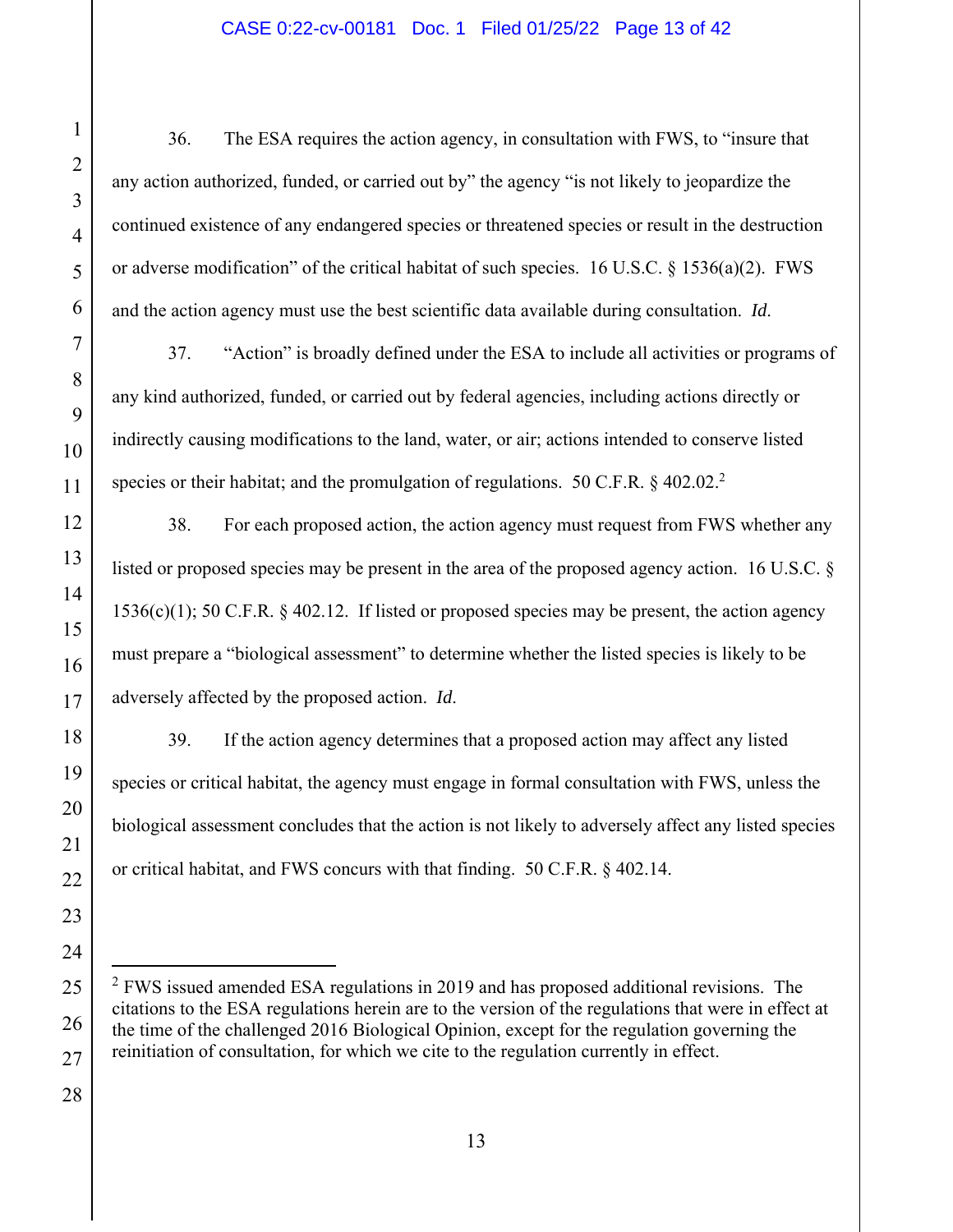#### CASE 0:22-cv-00181 Doc. 1 Filed 01/25/22 Page 14 of 42

40. To complete formal consultation, FWS must provide the action agency with a "biological opinion," explaining how the proposed action will affect the listed species or habitat. 16 U.S.C. § 1536(b); 50 C.F.R. § 402.14.

41. If FWS concludes that the proposed action "will jeopardize the continued existence" of a listed species or result in the destruction or adverse modification of critical habitat, the biological opinion must outline "reasonable and prudent alternatives." 16 U.S.C. §  $1536(b)(3)(A).$ 

42. If the biological opinion concludes that the action is not likely to jeopardize the continued existence of a listed species, and is not likely to result in the destruction or adverse modification of critical habitat, FWS must provide an "incidental take statement," specifying the amount or extent of incidental taking on such listed species and any "reasonable and prudent measures" that FWS considers necessary or appropriate to minimize such impact, and setting forth the "terms and conditions" that must be complied with by the action agency to implement those measures. 16 U.S.C. § 1536(b)(4); 50 C.F.R. § 402.14(i).

43. In order to monitor the impacts of incidental take, the action agency must monitor and report the impact of its action on the listed species to FWS as specified in the incidental take statement. 16 U.S.C. § 1536(b)(4); 50 C.F.R. §§ 402.14(i)(1)(iv), 402.14(i)(3). If during the course of the action, the amount or extent of incidental taking is exceeded, the action agency must reinitiate consultation with FWS immediately. 50 C.F.R.  $\S$  402.14(i)(4).

44. The reinitiation of formal consultation is required and must be requested by the action agency or FWS where discretionary federal involvement or control over the action has been retained or is authorized by law, and if (1) the amount or extent of taking specified in the incidental take statement is exceeded; (2) new information reveals effects of the action that may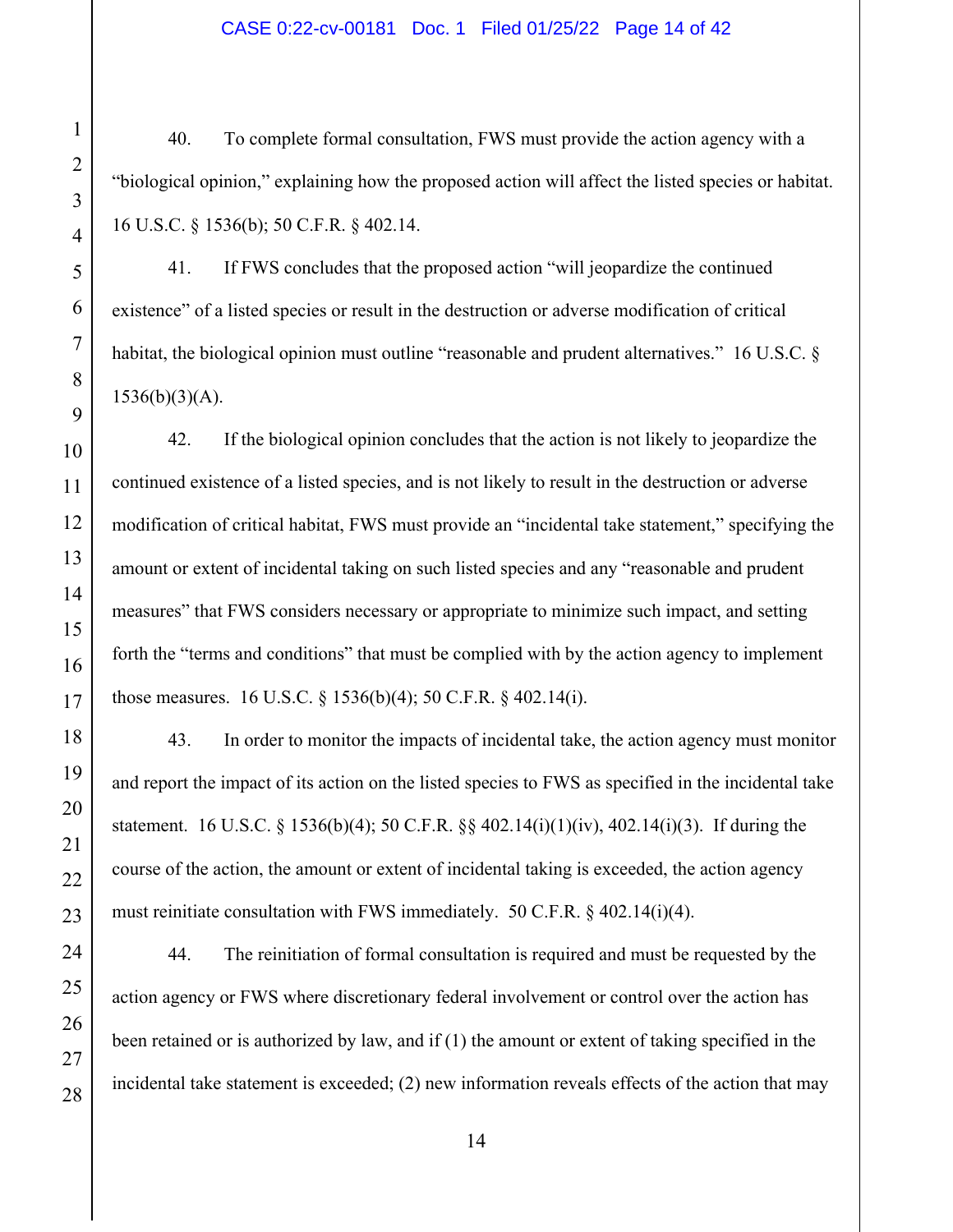#### CASE 0:22-cv-00181 Doc. 1 Filed 01/25/22 Page 15 of 42

affect listed species or critical habitat in a manner or to an extent not previously considered; (3) the action is modified in a manner that causes an effect to the listed species or critical habitat that was not considered in the biological opinion; or (4) a new species is listed or critical habitat designated that may be affected by the identified action. 50 C.F.R. § 402.16(a).

45. After the initiation or reinitiation of consultation, the action agency is prohibited from making any irreversible or irretrievable commitment of resources with respect to the agency action which may foreclose the formulation or implementation of any reasonable and prudent alternative measures. 16 U.S.C. § 1536(d).

46. Section 9 of the ESA and its implementing regulations prohibit the unauthorized "take" of listed species. 16 U.S.C. § 1538(a)(1); 16 U.S.C. § 1533(d); 50 C.F.R. § 17.31. "Take" is defined broadly to include harming, harassing, trapping, capturing, wounding, or killing a protected species either directly or by degrading its habitat. 16 U.S.C. § 1532(19); 50 C.F.R. § 17.3 (defining harm to include "significant habitat modification or degradation where it actually kills or injures wildlife by significantly impairing essential behavioral patterns, including breeding, feeding, or sheltering").

47. Taking that is in compliance with the terms and conditions specified in the incidental take statement of a biological opinion is not considered a prohibited taking under Section 9 of the ESA. 16 U.S.C. § 1536(o)(2).

#### **II. The Administrative Procedure Act**

48. Pursuant to the Administrative Procedure Act ("APA"), a person suffering legal wrong because of agency action, or adversely affected or aggrieved by agency action within the meaning of a relevant statute, is entitled to judicial review thereof. 5 U.S.C. § 702. Agency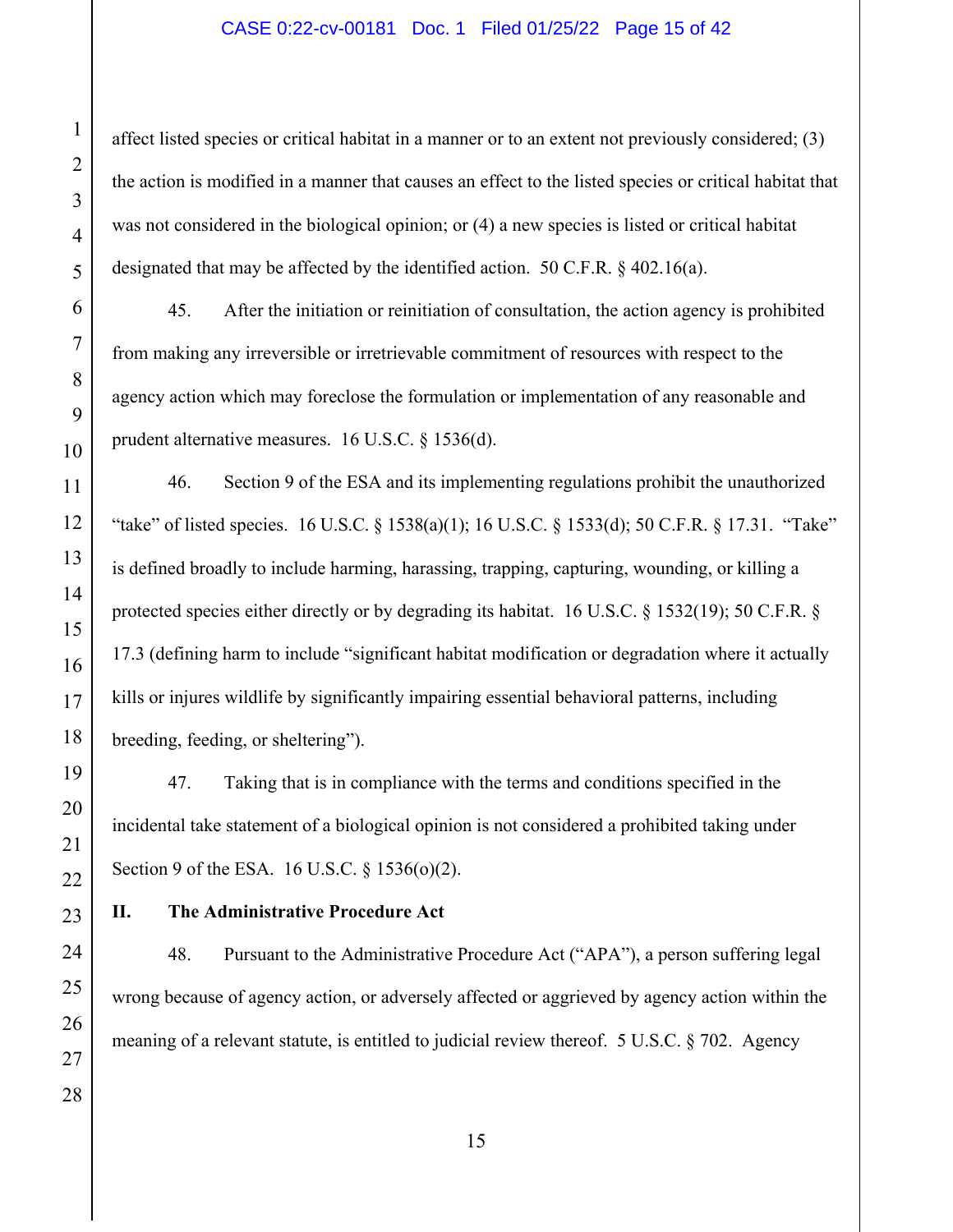#### CASE 0:22-cv-00181 Doc. 1 Filed 01/25/22 Page 16 of 42

action made reviewable by statute and final agency actions for which there is no adequate remedy in court are subject to judicial review. 5 U.S.C. § 704.

49. The APA directs a court to compel agency action unlawfully withheld or unreasonably delayed; and to hold unlawful and set aside agency action found to be arbitrary, capricious, an abuse of discretion, or otherwise not in accordance with the law, or agency action that is undertaken without observance of procedure required by law. 5 U.S.C. § 706.

#### **FACTUAL ALLEGATIONS**

# **I. The Wildlife Species on the Superior National Forest Threatened with Extinction**

**A.** *The Canada Lynx*

50. The Canada lynx is a medium-sized cat with long legs and unusually large paws that make it highly adapted for hunting in deep snow. A mid-size carnivore, the Canada lynx plays an important ecological role in targeting smaller prey species that reproduce relatively quickly. In 2000, FWS designated the Canada lynx as a threatened species under the ESA.



51. The majority of recorded lynx occurrences in Minnesota are from the northeastern portion of the state, where the Superior National Forest is located.

52. A number of land management activities on the Superior National Forest may affect Canada lynx and lynx habitat, including mining exploration and other mining activities.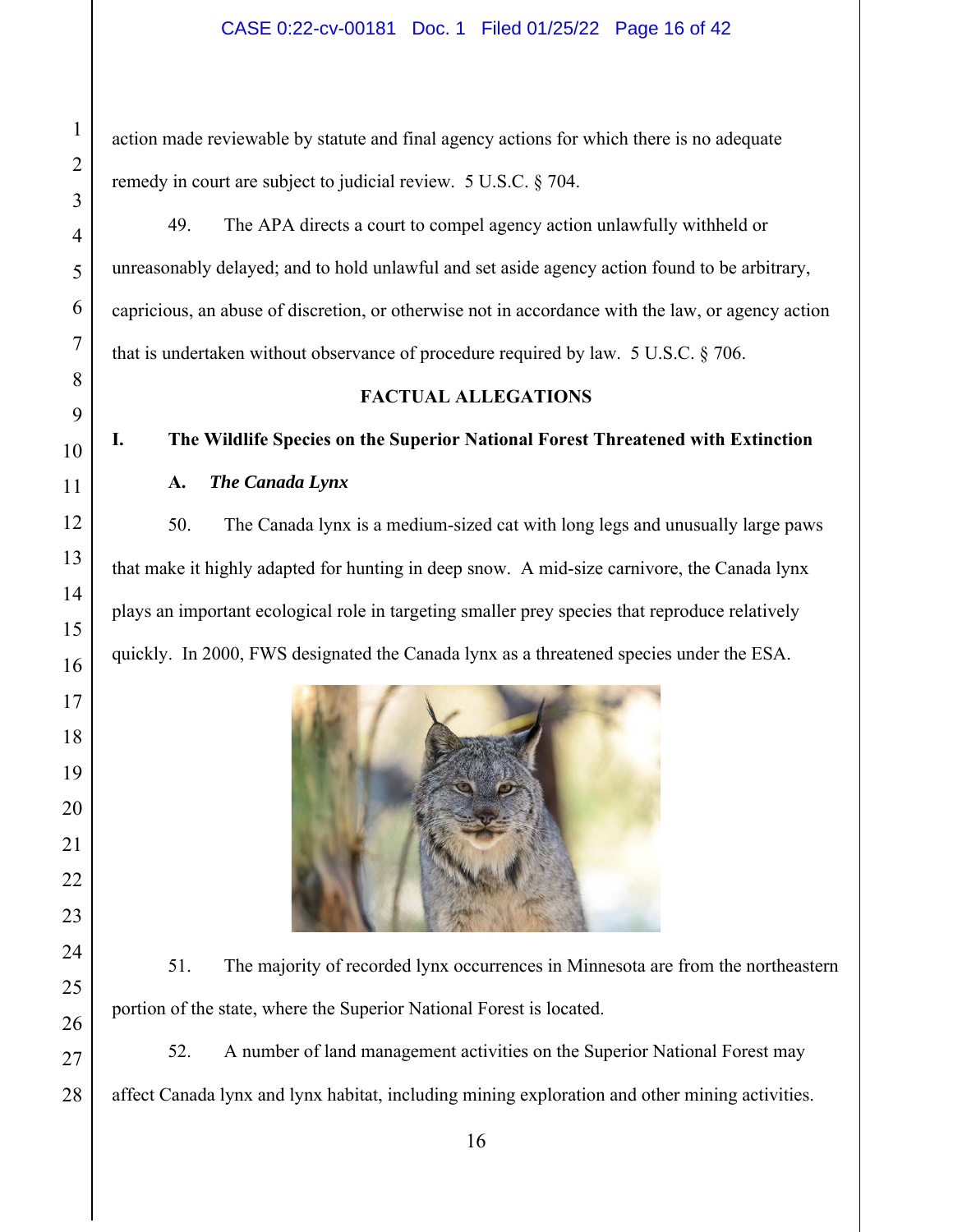#### CASE 0:22-cv-00181 Doc. 1 Filed 01/25/22 Page 17 of 42

Land exchanges concerning proposed mining sites on the Superior National Forest may also result in a loss of lynx habitat, lynx prey habitat, and connectivity.

53. Minerals management and mine development have the potential to adversely affect lynx and lynx critical habitat by reducing habitat quality for denning, foraging, and dispersal; disrupting travel, resting, and foraging patterns; and disturbing denning females and reducing habitat quality for lynx prey species.

54. Direct lynx mortality on the Superior National Forest may result from trapping, shooting, predator control, and vehicle collisions. Other large-scale risk factors to lynx and lynx critical habitat include the fragmentation and degradation of lynx habitat.

55. Common causes of mortality for lynx include starvation of kittens and human caused mortality, including trapping. Lynx in Minnesota have been killed by vehicle and train collisions.

56. At the time of the 2016 Biological Opinion, there had been 63 lynx mortalities recorded in Minnesota since 2000. Of these 63 mortalities, 29 died after being trapped, 16 died from unknown causes, 9 died from vehicle collisions, 7 died from being shot, and 2 died after collusions with trains.

57. In 2005, FWS completed a "Recovery Outline" for Canada lynx. The Canada lynx Recovery Outline serves as an interim strategy to guide recovery efforts and inform the critical habitat designation process for lynx until a draft recovery plan has been completed. Under the Recovery Outline, the lynx habitat on the Superior National Forest is identified as one of six "core areas" within the contiguous United States.

58. The goal of the Recovery Outline is to address the threats to lynx so that its protection under the ESA is no longer required, and delisting is warranted. Objectives include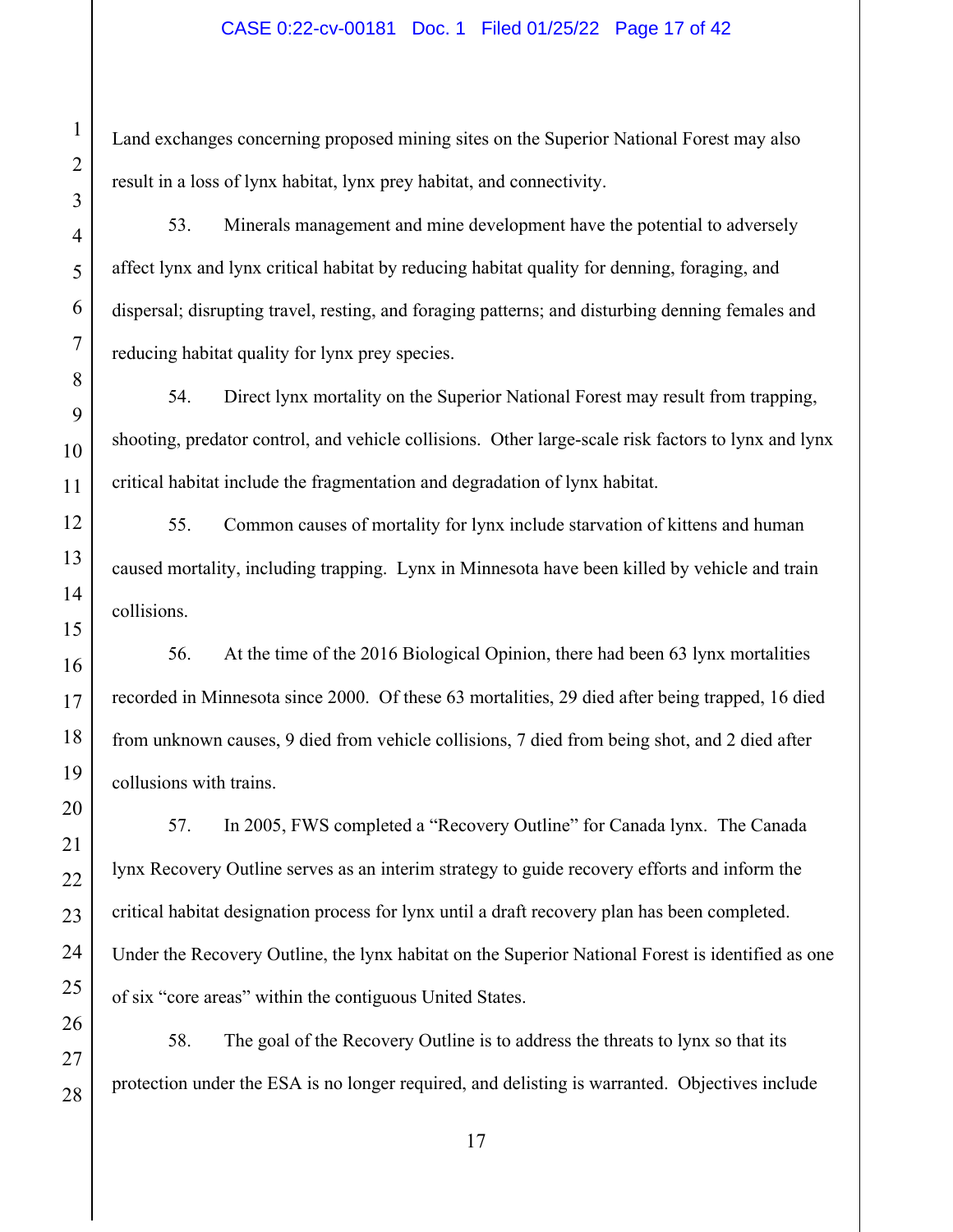#### CASE 0:22-cv-00181 Doc. 1 Filed 01/25/22 Page 18 of 42

ensuring that sufficient habitat is available to accommodate the long-term persistence of immigration and emigration between each core area and adjacent populations in Canada or secondary areas in the United States.

59. On February 25, 2009, FWS issued a final rule revising the critical habitat designation for Canada lynx. 74 Fed. Reg. 8616 (Feb. 25, 2009). By definition, the critical habitat designation includes the specific areas within the geographic area that is occupied by lynx and on which are found the physical and biological features that are essential to the conservation of the species. 16 U.S.C.  $\S$  1533(5)(A)(i).

60. Within Minnesota, FWS designated critical habitat for Canada lynx in portions of Cook, Koochiching, Lake, and St. Louis Counties. The majority of the Superior National Forest is within designated lynx critical habitat.

61. The designated critical habitat for Canada lynx within Minnesota is considered essential because it is the only area in the Great Lakes Region for which there is evidence of recent lynx reproduction. Moreover, it likely acts as a source for, or provides connectivity to, more peripheral portions of the lynx's range in the region.

62. For the portion of the critical habitat designation within St. Louis County of Minnesota, FWS carved out the "mining district" and excluded it from the critical habitat designation. 74 Fed. Reg. at 8643, 8670. According to FWS, in much of this mining district, mining has removed all vegetation. Moreover, areas that are still vegetated are extensively fragmented by the mined areas and haul roads.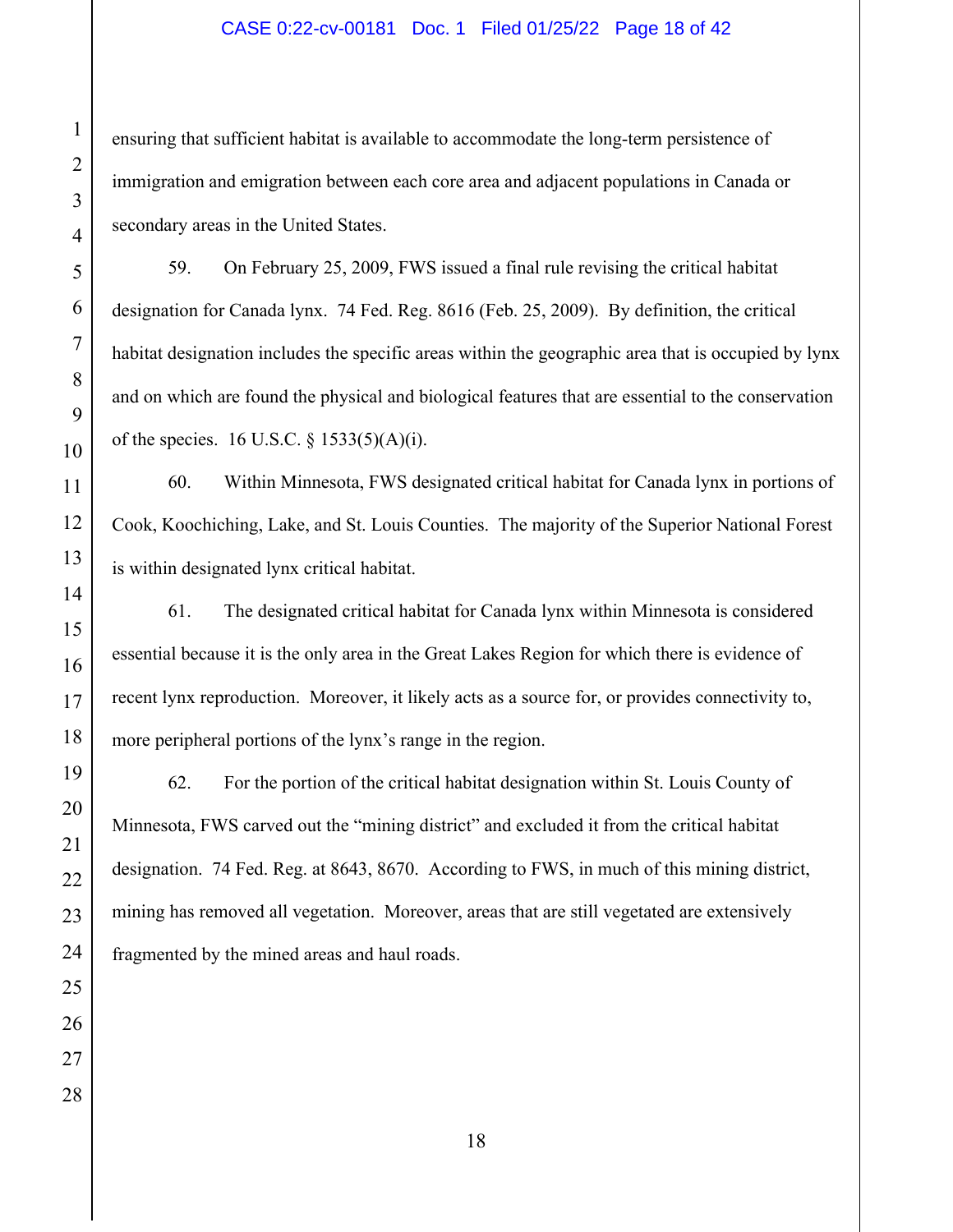#### CASE 0:22-cv-00181 Doc. 1 Filed 01/25/22 Page 19 of 42

#### **B.** *The Northern Long-Eared Bat*

63. The northern long-eared bat was listed by FWS as a threatened species under the ESA in 2015. In April 2016, FWS issued a final rule finding that designating critical habitat for the northern long-eared bat was "not prudent."

64. Known for their long ears and secretive roosting and hibernating strategies, the northern long-eared bat is a temperate, insectivorous, migratory bat that hibernates in mines and caves in the winter and spends summers in wooded areas. The bat generally hibernates from mid-fall through mid-spring each year. The bats play an essential ecological role in keeping insect populations in check.



65. Suitable summer habitat for the northern long-eared bat consists of a wide variety of forested habitats where they roost and forage. Upon their emergence from the hibernacula (locations chosen by a species for hibernation) in the spring, female bats seek suitable habitat for maternity colonies. Females give birth to a single offspring, typically in mid-May to early June each year.

66. The main threat to the northern long-eared bat is an invasive and often deadly fungal bat disease commonly referred to as white-nose syndrome, which has rampantly spread in bat populations from the Northeast to the Midwest and Southeast of the United States.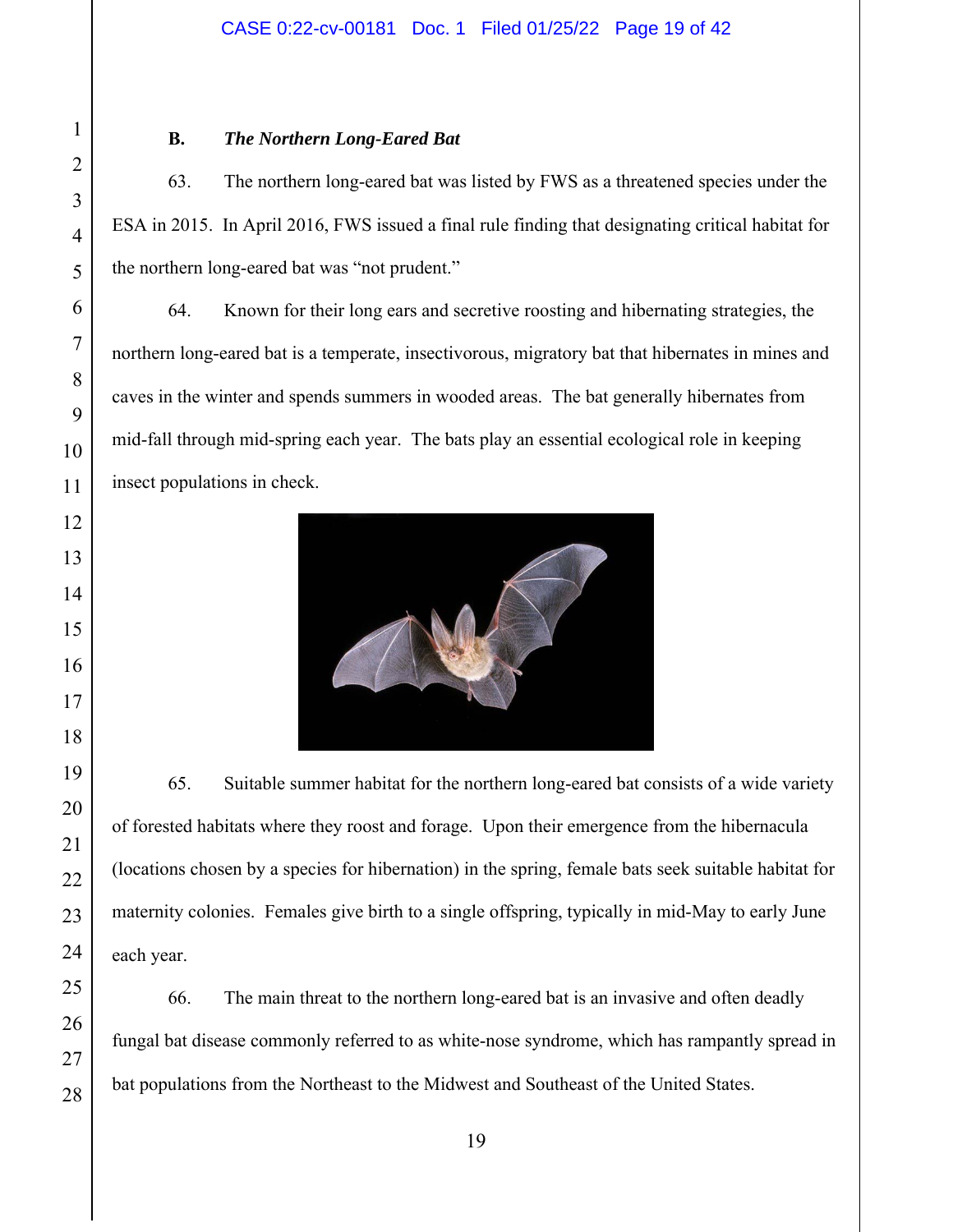#### CASE 0:22-cv-00181 Doc. 1 Filed 01/25/22 Page 20 of 42

Population numbers of the northern long-eared bat have declined by 99 percent in the Northeast. Due to white-nose syndrome, northern long-eared bats are also increasingly vulnerable to other stressors, such as habitat degradation and fragmentation, that further imperil the bat's population.

67. In Minnesota, northern long-eared bat populations are known from 15 hibernacula. At the time of the 2016 Biological Opinion, it was estimated that 3,000 northern long-eared bats hibernated in the largest known hibernaculum in Minnesota, the Soudan Mine in St. Louis County.

68. At the time of the 2016 Biological Opinion, white-nose syndrome had not been detected in Minnesota. The fungus that causes white-nose syndrome was detected within Minnesota in 2011-2012, but the fungus had not caused white-nose syndrome in bats within the state at the time of the 2016 Biological Opinion.

69. In November 2015, FWS completed a biological opinion for activities affecting the northern long-eared bat within the Eastern Region of the National Forest System, which includes the Superior National Forest. FWS concluded that these activities are not likely to jeopardize the continued existence of the northern long-eared bat.

70. On January 14, 2016, FWS published a final "4(d) Rule" for the northern longeared bat, pursuant to Section 4(d) of the ESA. 16 U.S.C.  $\S$  1533(d). The 4(d) rule only prohibits the "incidental take" of northern long-eared bats within areas impacted by white-nose syndrome if the take occurs within known hibernaculum; results from tree removal activities that are within 0.25 mile of a known hibernaculum; or the implicated activities cut or destroy a known, occupied maternity roost tree or others trees within a 150-foot radius from the known, occupied maternity roost tree during the pup season from June 1 through July 31. The rule also prohibits the purposeful take of the northern long-eared bat, except in limited circumstances.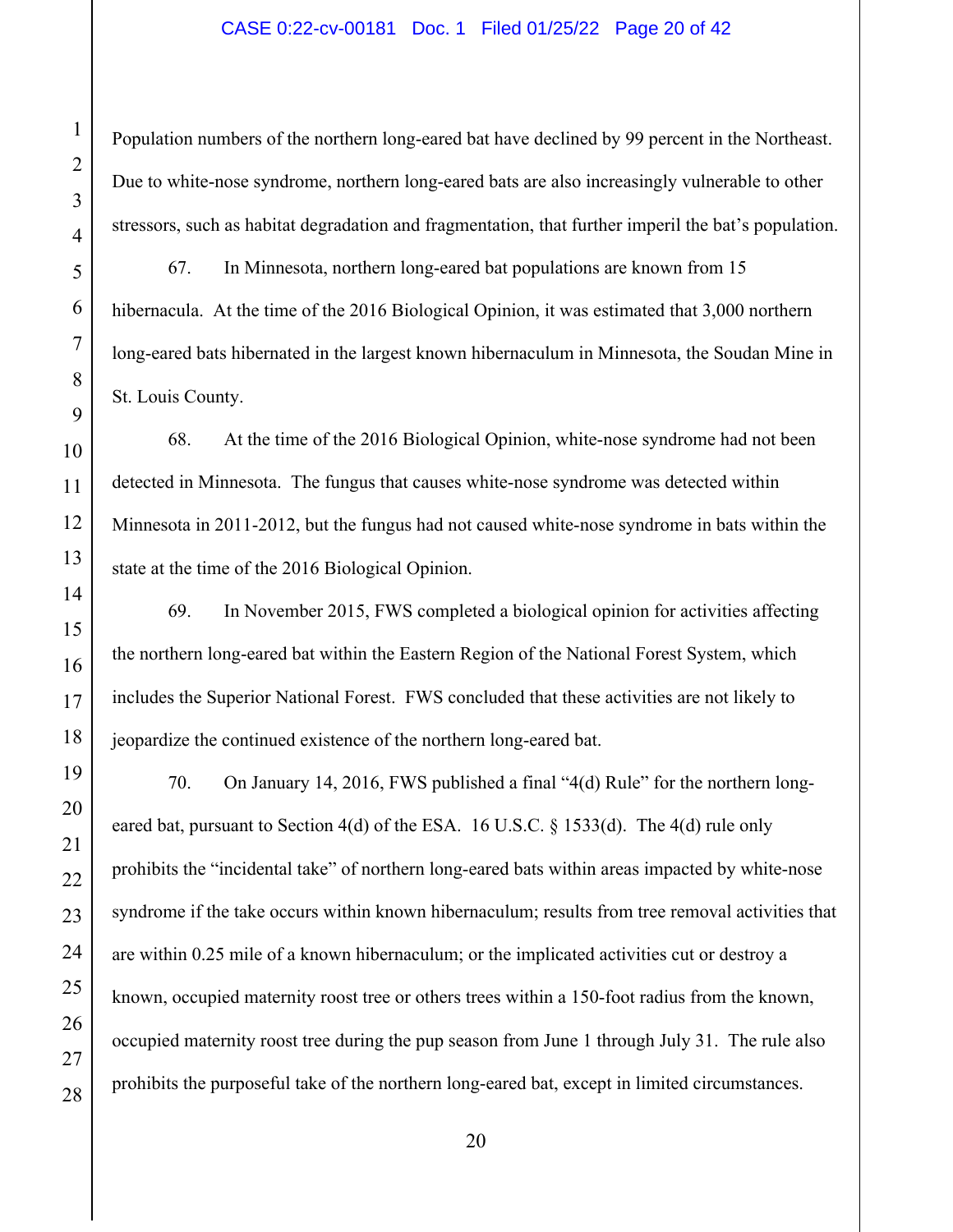#### CASE 0:22-cv-00181 Doc. 1 Filed 01/25/22 Page 21 of 42

#### **C.** *The Gray Wolf*

71. Gray wolves are the largest wild members of the dog family, with adults weighing up to 175 pounds. Gray wolves play a critical ecological role as a top predator and keystone species. In response to their vastly declining numbers, FWS designated the gray wolf as an endangered species under the ESA in 1974. The Minnesota population of gray wolves was reclassified as a threatened species in 1978. FWS designated critical habitat for the gray wolf in Minnesota and Michigan in 1978. All of the Superior National Forest was designated as critical habitat for the gray wolf.



72. At the time of the 2016 Biological Opinion, the gray wolves in Minnesota remained listed as a threatened species under the ESA. FWS estimated that the population of wolves in Minnesota at that time was approximately 2,220, with an estimated 484 wolves on the Superior National Forest.

73. In 2020, FWS delisted almost all gray wolves in the lower-48 United States from the list of threatened and endangered species, including wolves in Minnesota. 85 Fed. Reg. 69,778 (Nov. 3, 2020).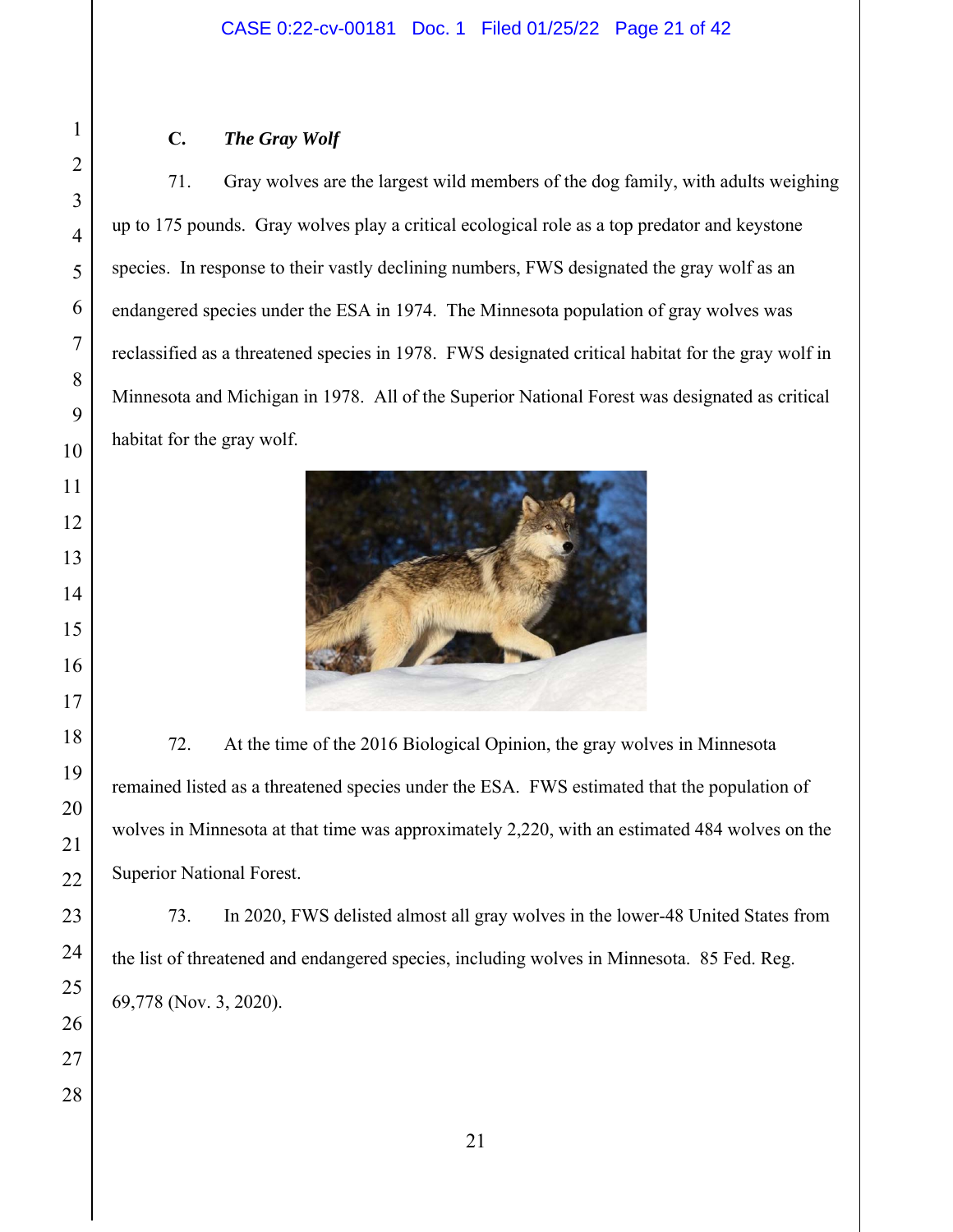#### CASE 0:22-cv-00181 Doc. 1 Filed 01/25/22 Page 22 of 42

74. The Center for Biological Diversity and other organizations have challenged the gray wolves "delisting rule" in federal court. *Defenders of Wildlife, et al. v. U.S. Fish and Wildlife Service, et al*., 21-cv-344 (N.D. Cal.).

#### **II. The NorthMet Mine Project and Land Exchange**

75. PolyMet Mining Inc. ("PolyMet") proposes to construct an open pit mine in northeastern Minnesota to extract low- to medium-quality copper-nickel-PGE minerals. The project, called the NorthMet Mine Project, is located in St. Louis County, about 60 miles north of Duluth, and 6 miles south of Babbitt. The NorthMet Mine Project areas include the Mine Site (3,015 acres), the Plant Site (4,515 acres), and the Transportation and Utility Corridor that connects the Mine Site to the Plant Site (120 acres).

76. The NorthMet Mine Project was proposed on the Superior National Forest, on lands where an open-pit mine was prohibited. The Forest Service therefore proposed a land exchange between the Forest Service and PolyMet in order to eliminate the conflict between PolyMet's desire to surface mine and the United States' surface rights. Because the NorthMet Mine Project is dependent on the land exchange, the land exchange is considered a connected action and interrelated activity, and both the NorthMet Mine Project and Land Exchange were considered together in the environmental analysis and documents.

77. Three federal agencies have been involved in the environmental analysis and review for the NorthMet Mine Project and Land Exchange. The Forest Service is an action agency due to the proposed Land Exchange between the Forest Service and PolyMet. The Corps is also an action agency due to PolyMet's need for a Section 404 Permit under the Clean Water Act for the proposed Project. And the Forest Service and the Corps were required to consult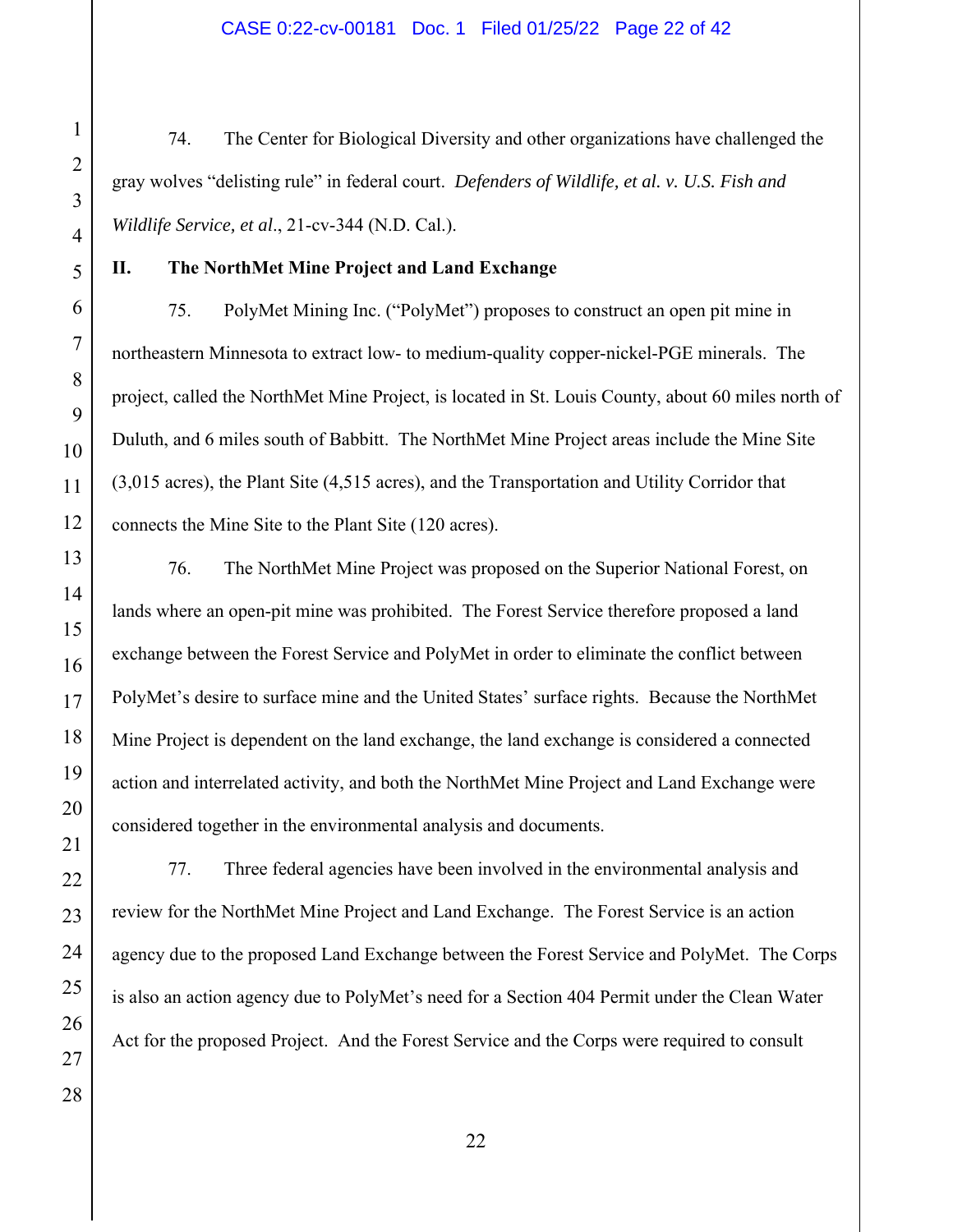#### CASE 0:22-cv-00181 Doc. 1 Filed 01/25/22 Page 23 of 42

with FWS under Section 7 of the ESA on the NorthMet Mine Project and Land Exchange due to the Project's impacts on Canada lynx, gray wolves, northern long-eared bats, and their habitat.

78. The Minnesota Department of Natural Resources and the Minnesota Pollution Control Agency have also been extensively involved in the environmental review process for the NorthMet Mine Project due to a number of state permits that PolyMet was required to obtain.

#### **A.** *The 2015 Biological Assessment*

79. In April 2015, the Forest Service and the Corps completed the "Biological Assessment for the Proposed NorthMet Project and Land Exchange," as required under Section 7 of the ESA.

80. The Forest Service and the Corps determined that the Mine Site is used by the Canada lynx, gray wolf, and northern long-eared bat, and that the northern long-eared bat utilizes the Plant Site and Transportation/Utility Corridor.

81. The Forest Service and the Corps concluded that the NorthMet Mine Project is "likely to adversely affect" Canada lynx, Canada lynx critical habitat, gray wolves, gray wolf critical habitat, and the northern long-eared bat.

82. More specifically, the Forest Service and the Corps found that the NorthMet Mine Project would directly affect about 1,719 acres of lynx and wolf critical habitat within the Mine Site, and would result in the potential loss of available summer roost habitat at the Mine Site for the northern long-eared bat.

83. The Forest Service and the Corps determined that the primary effects to lynx and wolves would be from the loss and fragmentation of habitat, the loss of habitat connectivity, and from fatalities associated with vehicle and rail traffic on the Mine Site, the Transportation and Utility Corridor, the Plant Site, and access roads and railroads to the Project area. The agencies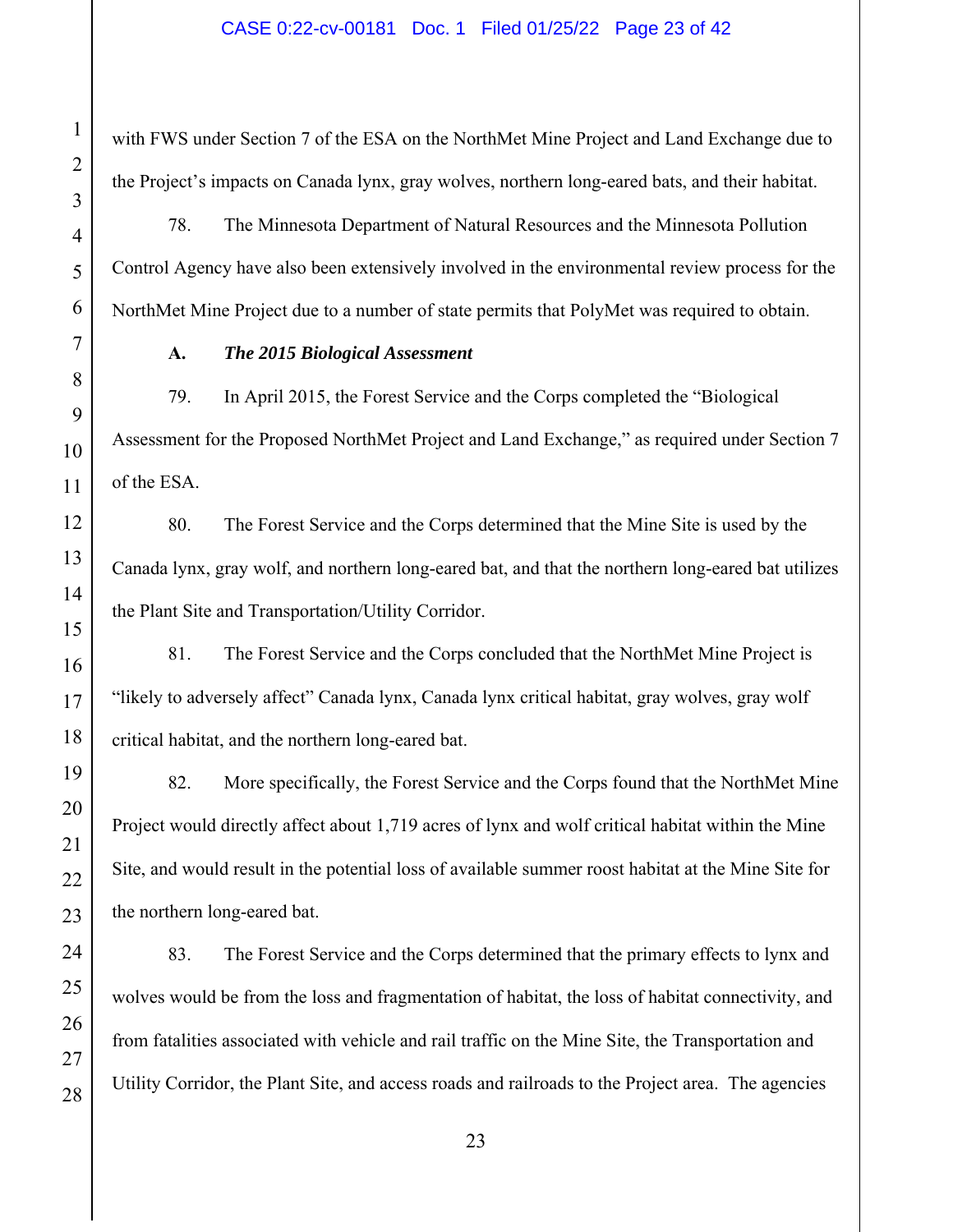#### CASE 0:22-cv-00181 Doc. 1 Filed 01/25/22 Page 24 of 42

determined that the primary effect to the northern long-eared bat would be loss of habitat. In addition, noise and other disturbances could disrupt lynx and wolf use of travel corridors near the Project area.

84. For purposes of preparing the Biological Assessment, the Forest Service and the Corps determined that the "action area for direct and indirect effects" included those areas within six miles of the Project. According to the Biological Assessment, this area was determined by the FWS as the minimum area that needed to be assessed to identify Canada lynx that could be impacted by the Project.

#### **B.** *The 2016 Biological Opinion*

85. On February 5, 2016, FWS completed the Biological Opinion for the NorthMet Mine Project and Land Exchange ("Biological Opinion").

86. The NorthMet Mine Project would directly disturb at least 3,918 acres, including at least 1,719 acres at the Mine Site and 2,189 acres at the Plant Site. The direct disturbance at the Mine Site includes 528 acres of open mine pits, up to 794 acres of overburden and waste rock stockpiles, and 397 acres of infrastructure.

87. Ore would be excavated using drilling and blasting methods at the Mine Site, and then loaded and hauled by railroad approximately 8 miles west to the Plant Site for processing. At the Plant Site, the tailings waste from the ore processing would be placed in a tailings basin that would be built on an existing taconite tailings basin.

88. FWS explained in the Biological Opinion that "action area" is defined by the ESA regulations to include all areas directly or indirectly affected by the federal action, and not merely the immediate area involved in the action. For the action area of the Mine Site, Plant Site, and Transportation and Utility Corridor, FWS included an approximate 6-mile buffer for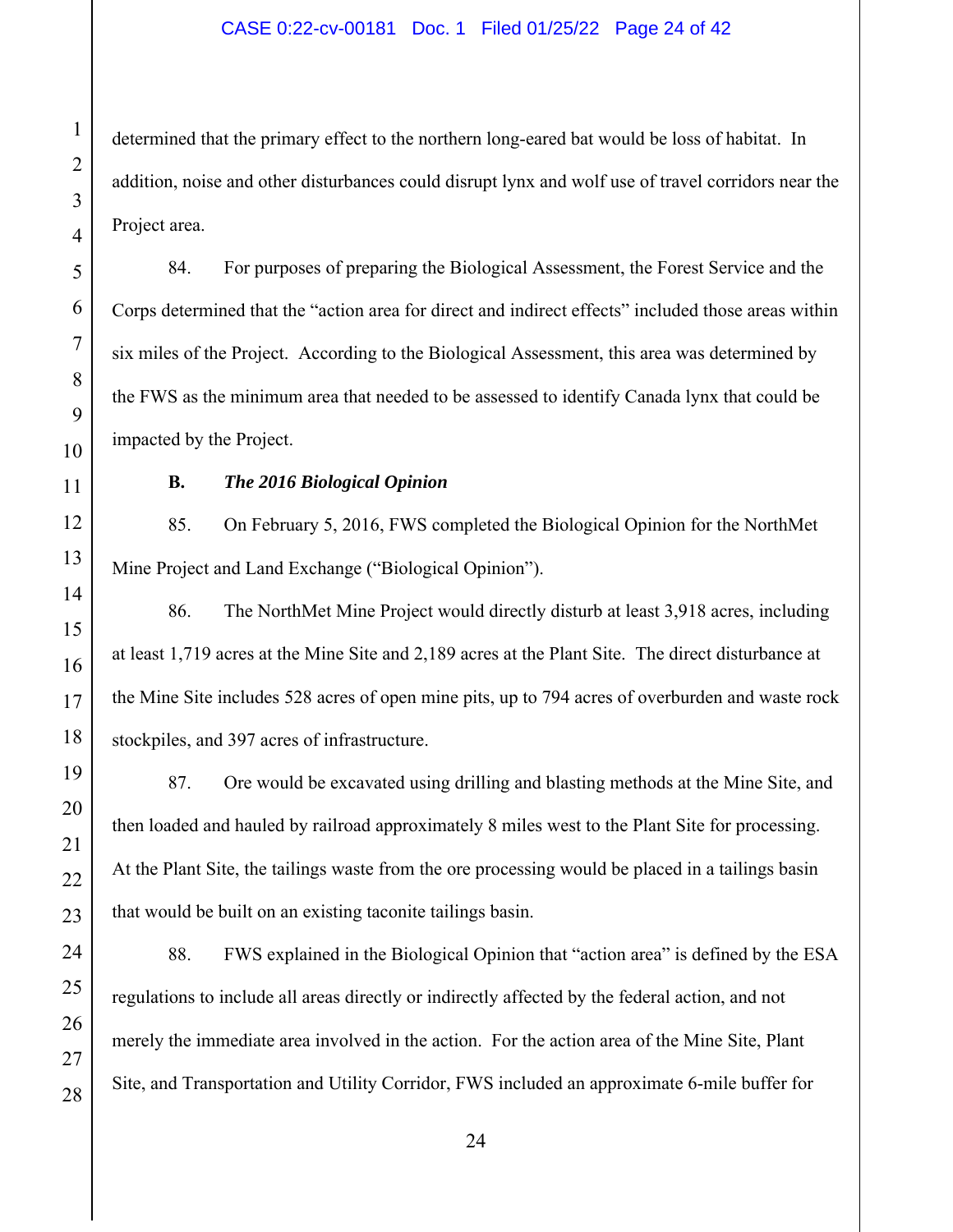#### CASE 0:22-cv-00181 Doc. 1 Filed 01/25/22 Page 25 of 42

the effects analysis, and a wildlife movement corridor that was outside of the 6-mile buffer. The 6-mile buffer was identified by FWS as the minimum area that could be impacted by the NorthMet Mine Project.

89. FWS concluded in its effects analysis that the land exchange will lead to the subsequent development of the newly private lands, which would be an indirect effect of and caused by the land exchange, thereby resulting in significant adverse effects and the potential take of lynx, wolf, and northern long-eared bat.

90. More specifically, FWS determined that species habitat effectiveness, including both quality and quantity, and use of the Mine and Plant Sites and surrounding area would be reduced due to vegetation removal and subsequent habitat fragmentation, and the increasing human presence, noise, traffic, and other factors as mining activities progress.

91. The destruction of habitat at the Mine Site would include 1,333 acres of lynx denning, wolf cover, and northern long-eared bat roosting habitat. The loss of lynx, wolf, and bat habitat will be permanent, except where the reclamation of forested habitat can occur, which will take at least several decades.

92. The Mine Site and the eastern portion of the Transportation and Utility Corridor are within Lynx Analysis Unit ("LAU") #12 on the Superior National Forest. The NorthMet Mine Project will result in the loss of at least 1,719 acres of lynx habitat in LAU #12.

93. New roads will be constructed for the NorthMet Mine Project, mostly within the Mine Site. These roads will be well-traveled and there will be noise and activity associated with construction and operations, 24 hours per day and year-around for up to 20 years. In addition, there will be approximately 22 round trips daily of ore trains consisting of 16-20 ore cars.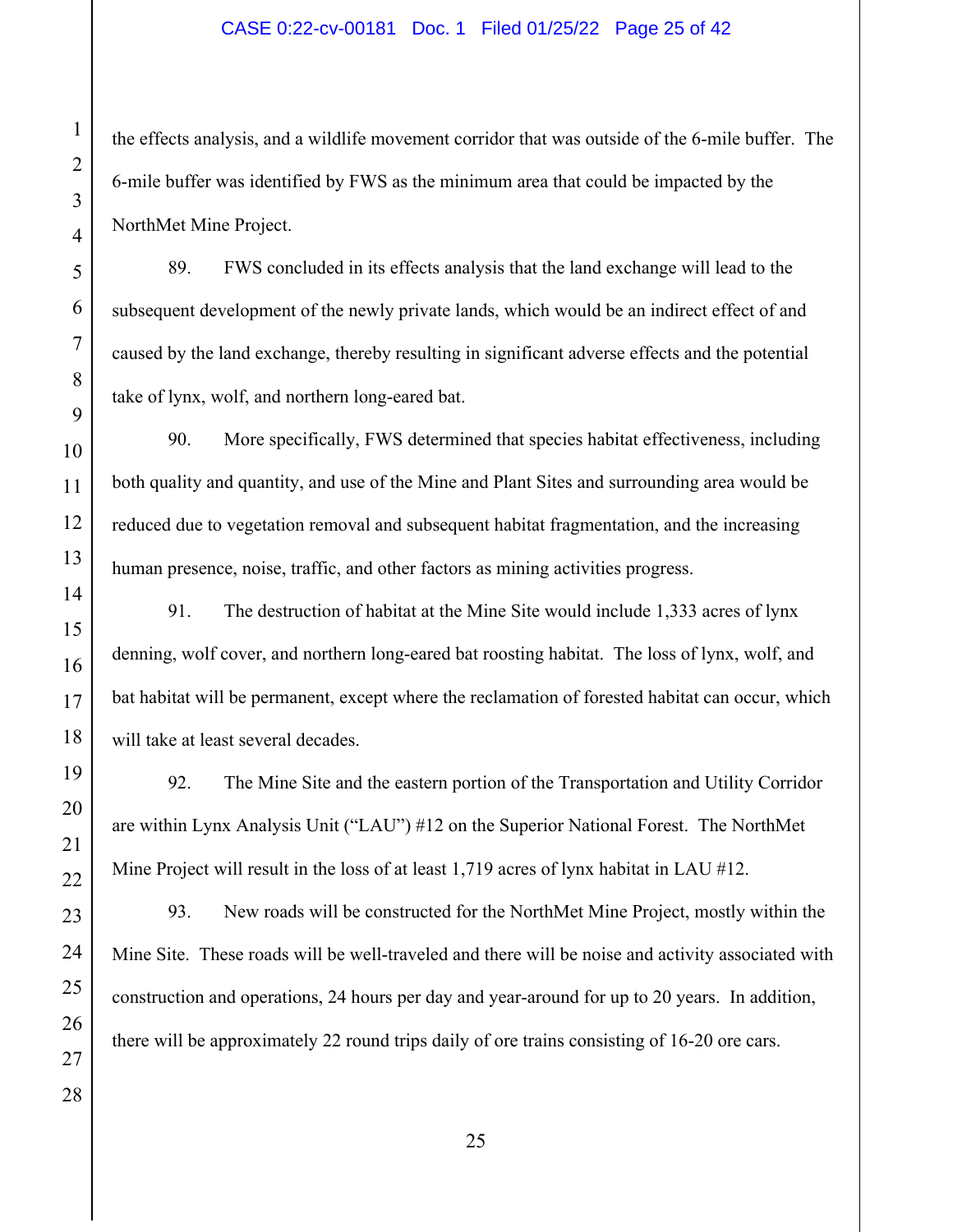#### CASE 0:22-cv-00181 Doc. 1 Filed 01/25/22 Page 26 of 42

94. There will be an increase of approximately 346 vehicle trips per day and 45 train trips per day, totaling 391 per day in the action area above existing traffic levels. The total miles of vehicle and train travel per day in the action area is estimated to be 3,608 vehicle miles and 423 train miles, for a total of 4,031 miles per day.

95. Increased traffic volume will increase the probability for lynx and wolf mortality by vehicle and train collisions.

96. Wildlife movement in the region of the proposed NorthMet Mine Project is already significantly restricted as result of extensive landscape changes, including past and current iron ore and taconite mining. The NorthMet Mine Project would further adversely affect remaining wildlife travel corridors near the Mine Site. More specifically, wildlife travel corridors #16 and #17 would be directly affected by mining-related activities. Reduced or restricted access to travel corridors #16 and #17 may further adversely affect other adjacent travel corridors due to increased use from displaced lynx, wolves, and their prey.

97. The Plant Site of the NorthMet Mine Project proposal is within the "mining district" that is excluded from the lynx critical habitat designation, while the Mine Site is located within the currently designated critical habitat.

98. The NorthMet Mine Project would result in the long-term, and in most areas, permanent loss of lynx habitat at the Mine Site and contribute to habitat fragmentation. Of the 1,719 acres of lynx critical habitat that would be destroyed at the Mine Site, only 202 acres have the potential to be eventually reclaimed with woody vegetation growth, although this may take many decades to be suitable as lynx habitat. And even these 202 acres may never be conducive to use by lynx. The remaining 1,519 acres will be permanently lost to lynx habitat, and further fragment the remaining habitat in the area.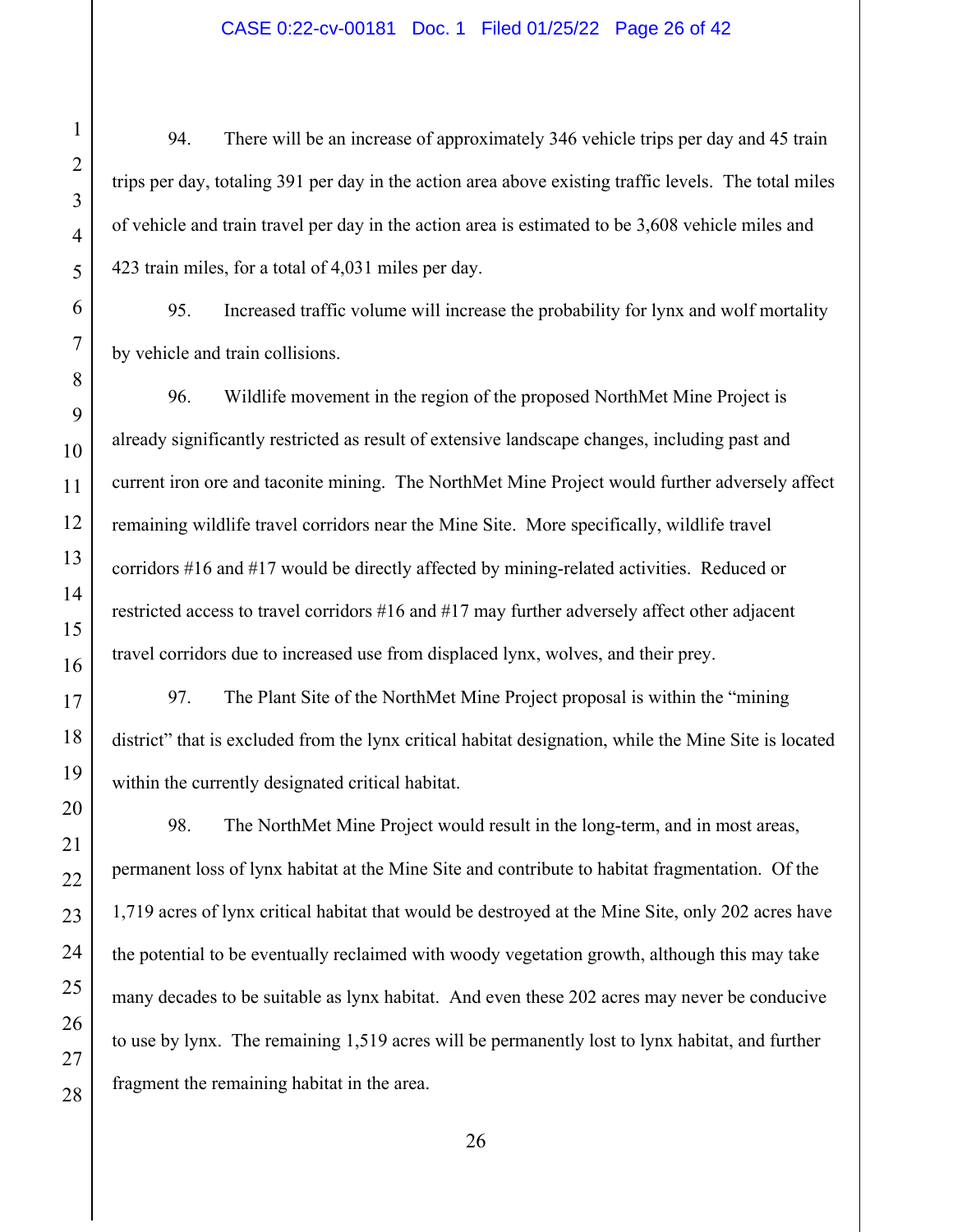#### CASE 0:22-cv-00181 Doc. 1 Filed 01/25/22 Page 27 of 42

99. The NorthMet Mine Project would cause the permanent loss of at least 1,500 acres of lynx critical habitat to mining at the Mine Site, adjacent to the "mining district" that is already excluded from the lynx critical habitat designation. This includes the loss of 1,333 acres of potential lynx denning habitat.

100. The Biological Opinion does not address or consider the impacts of the NorthMet Mine Project on the recovery of Canada lynx. The Biological Opinion does not address or consider the 2005 Canada Lynx Recovery Outline.

101. The habitat loss caused by the NorthMet Mine Project may result in lynx, wolves, and northern long-eared bats abandoning the area temporarily or permanently, including portions of existing home ranges, territories, or roosting sites, to find suitable habitat. Similarly, the harassment of lynx, wolves, and northern long-eared bats, through noise, motorized vehicles, and human presence, may result in their abandonment of habitat and leaving the general area.

102. The loss of suitable habitat would not only further fragment the remaining habitat of lynx, wolves, and northern long-eared bats in the general vicinity, but likely also affect adjacent suitable habitats due to increased use, and other factors.

103. Noise and other mining-related effects may diminish the habitat quality of adjacent habitats and travel corridors, contribute to fragmentation effects from the loss of habitat, and force lynx, wolves, and northern long-eared bats to travel farther to find available suitable habitat and prey resources.

104. FWS determined in the Biological Opinion that the NorthMet Mine Project will result in significant adverse effects to the northern long-eared bat, gray wolf, and Canada lynx, including take. Despite this determination, FWS concluded that the NorthMet Mine Project is not likely to jeopardize the continued existence of the northern long-eared bat, gray wolf, or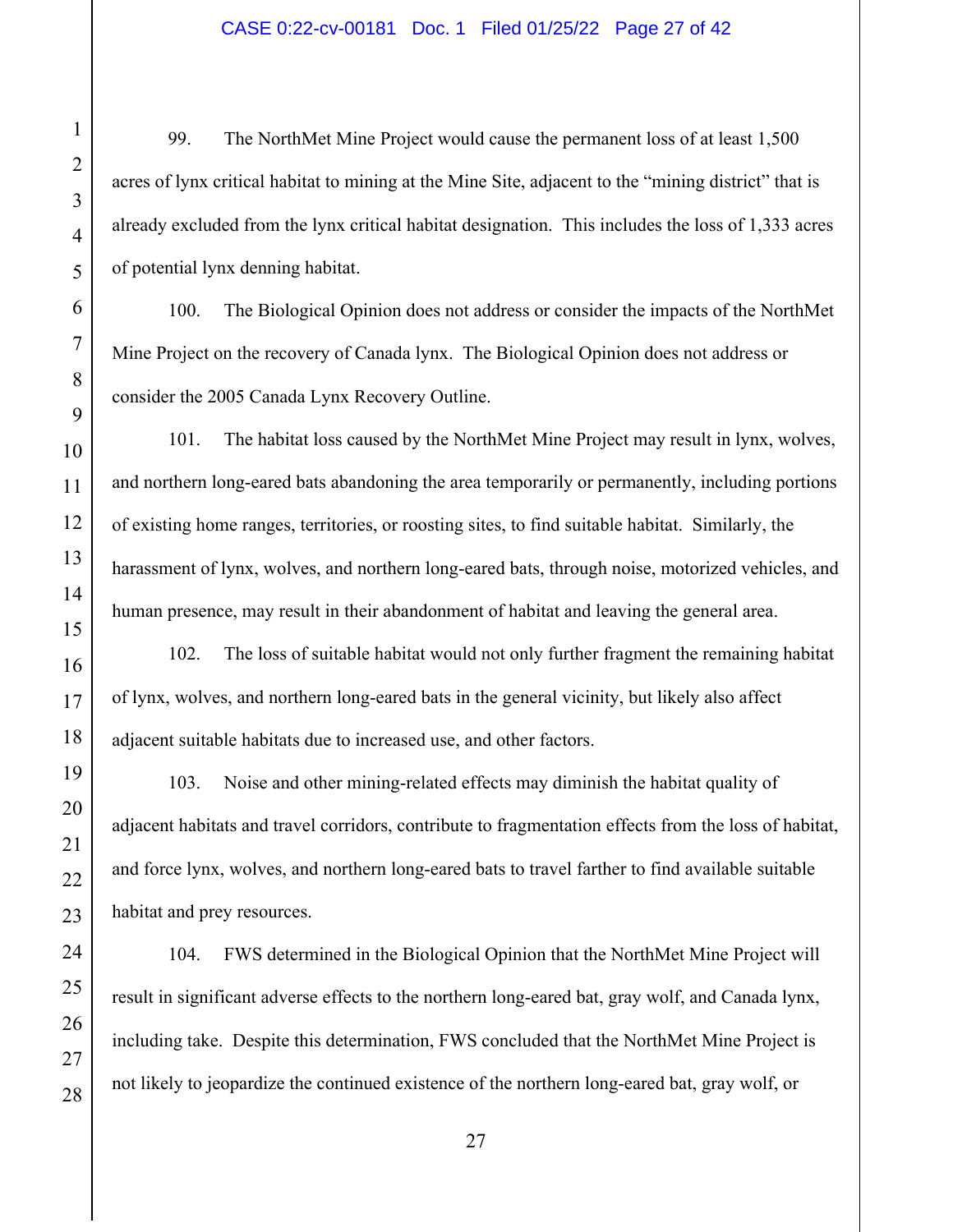#### CASE 0:22-cv-00181 Doc. 1 Filed 01/25/22 Page 28 of 42

Canada lynx, and is also not likely to destroy or adversely modify critical habitat for the gray wolf or Canada lynx.

105. The Biological Opinion included an "Incidental Take Statement." FWS anticipated "incidental take" in terms of one lynx and one wolf killed by a vehicle or train every 20 years in the action area.

106. FWS described additional incidental take through a surrogate of acres of habitat for the lynx, wolf, and northern long-eared bat primarily due to vegetation and overburden removal at the Mine and Plant Sites, and along the Transportation and Utility Corridor. According to FWS, vegetation removal on all these sites will total no more than 3,918 acres, including 1,719 acres at the Mine Site, less than 10 acres along the Transportation and Utility Corridor, and 2,189 acres at the Plant Site.

107. FWS found in the Biological Opinion that direct incidental take of the northern long-eared bat may occur, but is not prohibited provided specific actions are implemented under the January 2016 final 4(d) rule for the bat.

108. FWS concluded in the Biological Opinion that the anticipated incidental take will not jeopardize the continued existence of Canada lynx, gray wolf, or northern long-eared bat. FWS also concluded that "while there may be adverse effects to critical habitat for both lynx and wolf, it will not be adversely modified."

109. FWS included two "reasonable and prudent measures" within the Incidental Take Statement, which it stated are necessary and appropriate to minimize take of Canada lynx, gray wolf, and northern long-eared bat.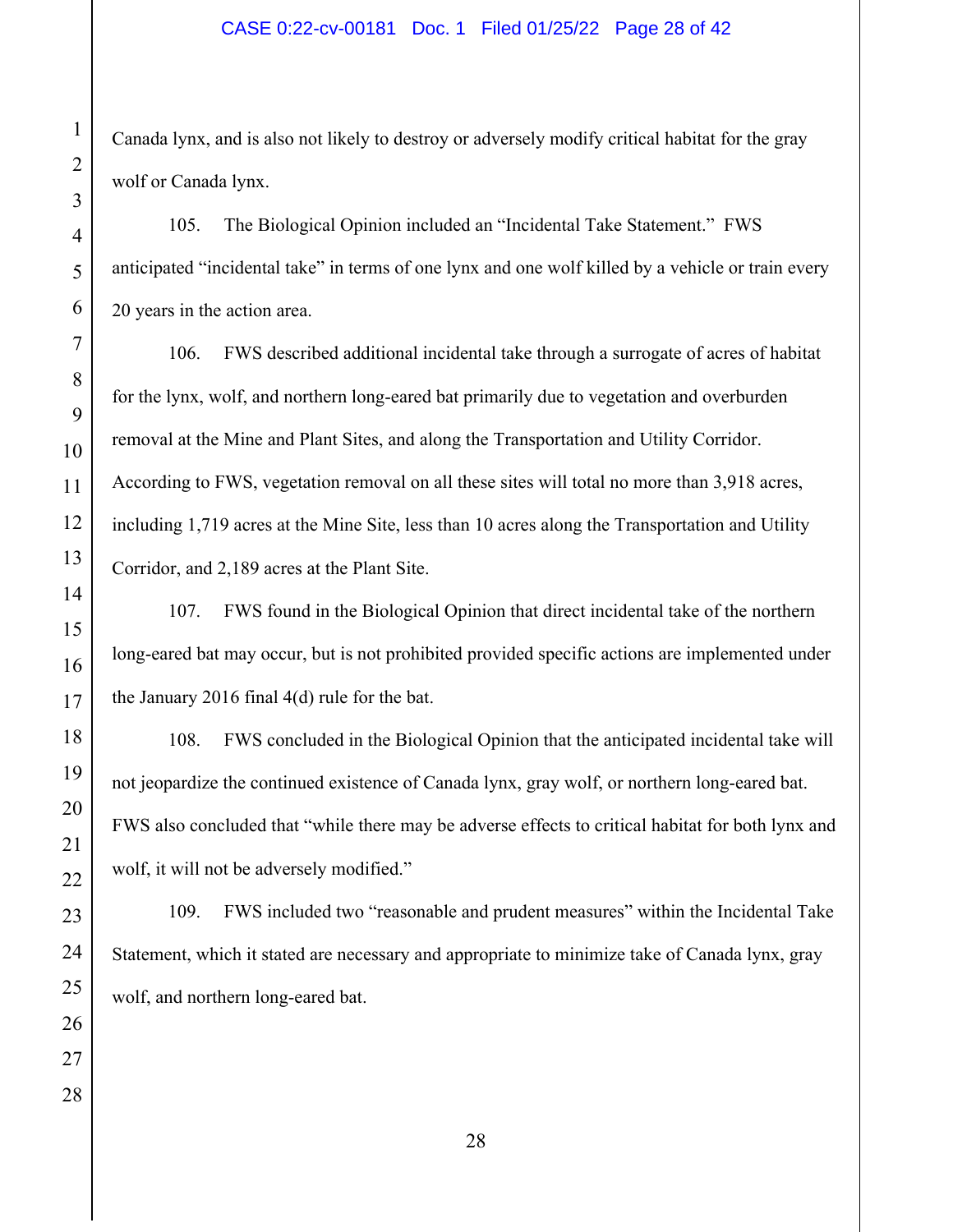#### CASE 0:22-cv-00181 Doc. 1 Filed 01/25/22 Page 29 of 42

110. The first reasonable and prudent measure concerned the incidental take of lynx and wolves caused by vehicle collisions: "Implement proposed action Conservation Measures to reduce likelihood of vehicle collisions with lynx and wolf."

111. The second reasonable and prudent measure concerned the incidental take of northern long-eared bats: "Implement measures to reduce the likelihood of injuring or killing any northern long-eared bats during vegetation removal, other mining-related activities, and forest management."

112. FWS included two "terms and conditions" within the Incidental Take Statement. The first term and condition concerned the incidental take of the northern long-eared bat, and provided that PolyMet will not conduct any activities that disturb or disrupt hibernating bats if any hibernacula are found in the Project area.

113. The second term and condition set forth "reporting requirements," including the requirement to report any vehicle collisions with lynx or wolves within 72 hours; the requirement to report any sick, injured, or dead bats; and the requirement for PolyMet to provide FWS with an annual report by January 31 of the following calendar year.

114. FWS concluded in the Biological Opinion that no more than one Canada lynx and one gray wolf will be incidentally taken, and up to 3,918 acres of habitat for lynx, wolf, and northern long-eared bat will be removed, as a result of the proposed action during the 20-year duration of this biological opinion. FWS stated in the Biological Opinion that if, during the course of action, this level of incidental take is exceeded, such incidental take represents new information requiring the reinitiation of consultation.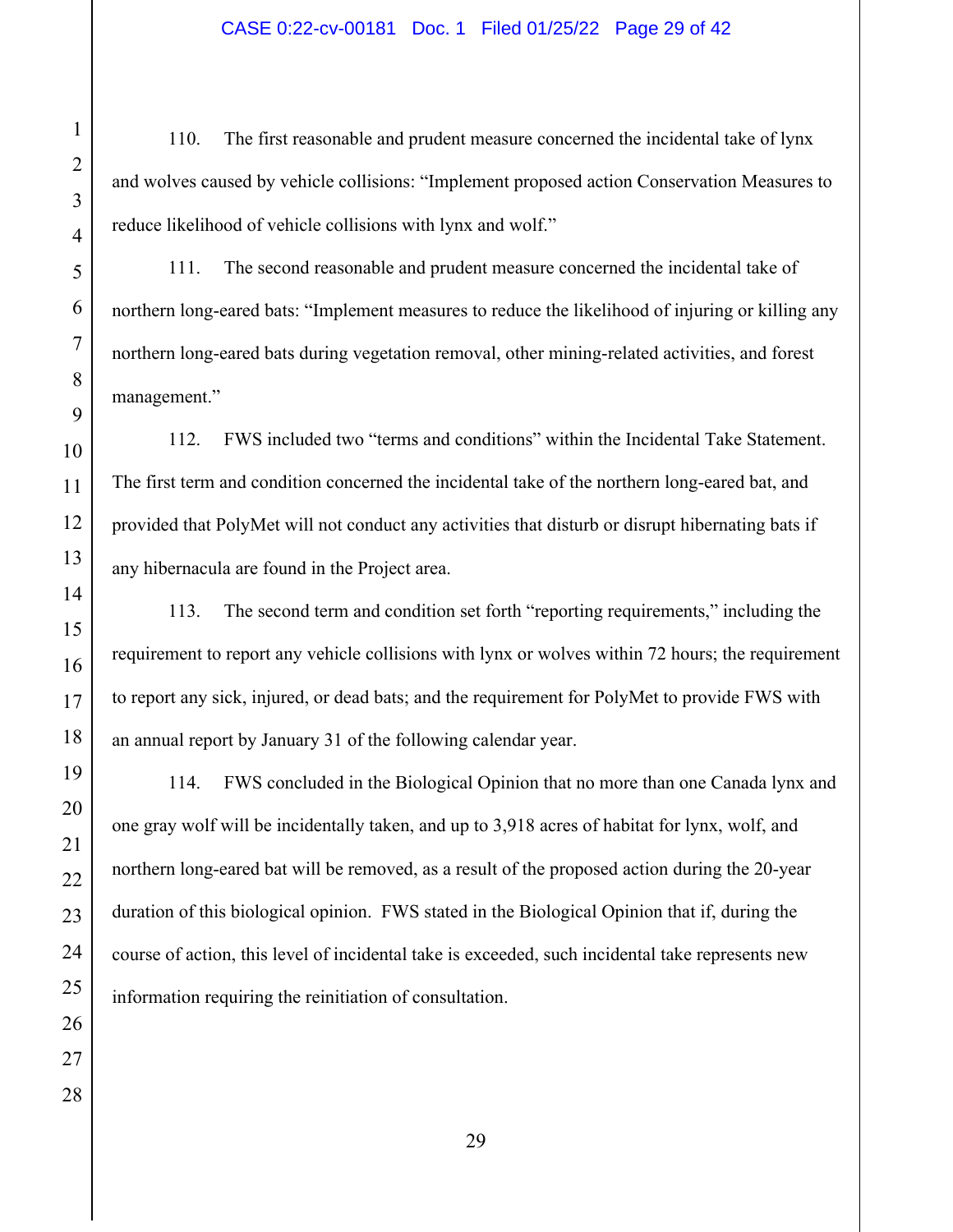#### CASE 0:22-cv-00181 Doc. 1 Filed 01/25/22 Page 30 of 42

#### **C.** *The 2017 Forest Service Record of Decision for the NorthMet Project Land Exchange, and the 2018 Completion of the Land Exchange*

## 115. In January 2017, the Forest Service issued its Record of Decision for the NorthMet Project Land Exchange. The Record of Decision approved and authorized the Land Exchange between the Forest Service and PolyMet.

116. The Forest Service in the 2017 Record of Decision relied on the 2016 Biological Opinion for its compliance with Section 7 of the ESA.

117. On June 28, 2018, the NorthMet Land Exchange between the U.S. Forest Service and PolyMet Mining Company closed, with titles transferred.<sup>3</sup>

#### **D.** *The 2018 State Permits*

118. On November 1, 2018, the Minnesota Department of Natural Resources issued the following permits for PolyMet's NorthMet Mine Project: (1) permit to mine; (2) two dam safety permits; (3) water appropriation permits; (4) an endangered and threatened species takings permit pursuant to Minnesota's state endangered species law; and (5) a public waters work permit.

119. On December 20, 2018, the Minnesota Pollution Control Agency issued the following permits and certification for PolyMet's NorthMet Mine Project: (1) air emission permit; (2) water quality permit; and (3) Clean Water Action Section 401 Certification.

**E.** *The 2019 Corps Record of Decision and Clean Water Act Section 404 Permit*

120. In March 2019, the Corps issued its Record of Decision for the NorthMet Mine Project. The Record of Decision describes the Corps' decision to authorize PolyMet's

<sup>3</sup> *See* https://polymetmining.com/wp-content/uploads/2021/11/SEDAR-MDA-Q3-F21.pdf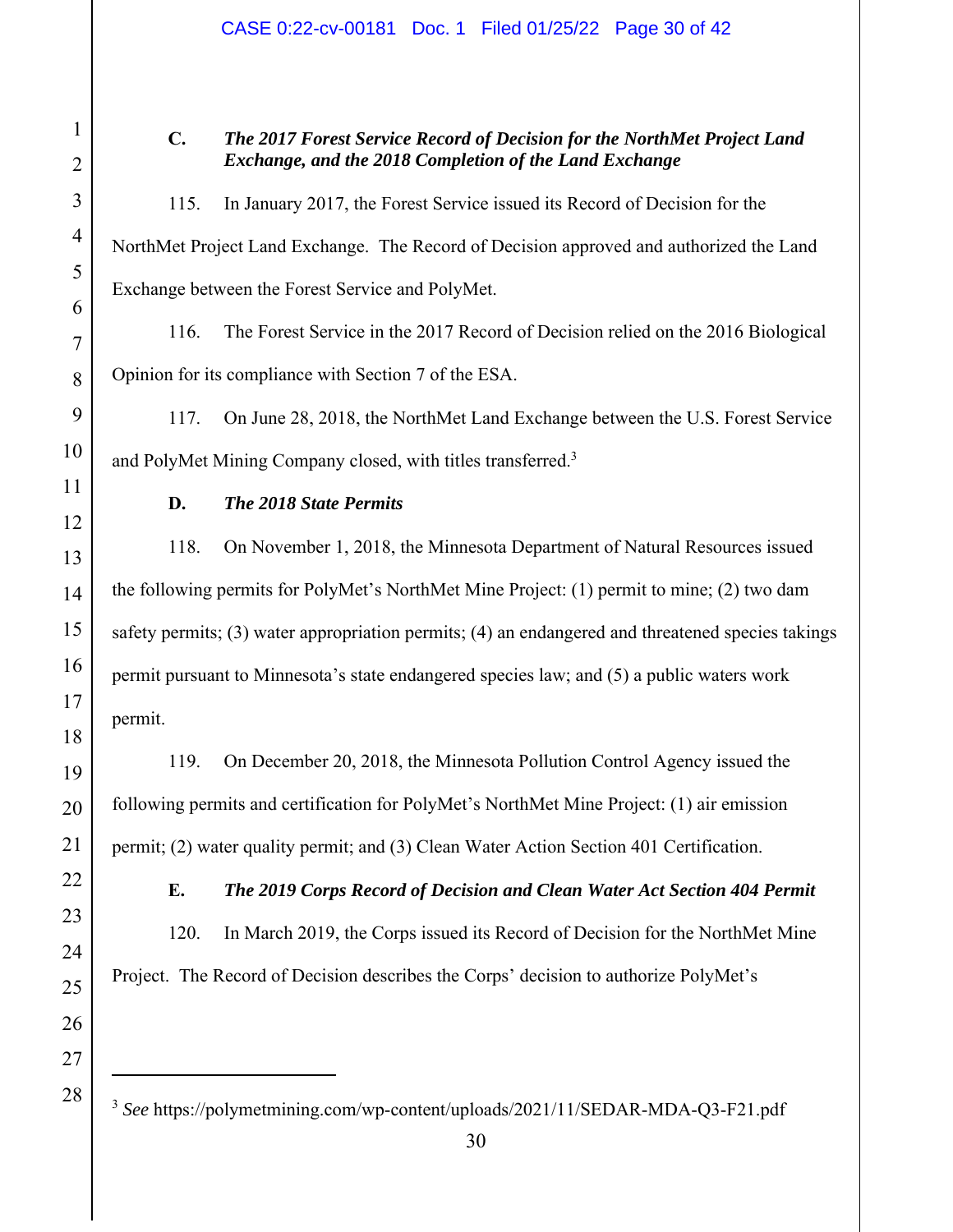#### CASE 0:22-cv-00181 Doc. 1 Filed 01/25/22 Page 31 of 42

discharges of dredge and fill material into waters of the United States, as part of the NorthMet Mine Project, pursuant to Section 404 of the Clean Water Act. 121. In discussing the scope of analysis under the ESA, the Corps stated in the Record of Decision that the Action Area was determined to include the Project Area as well as a six-mile buffer, based on the extent to which the Project would cause indirect effects on the listed species. 122. The Corps in the 2019 Record of Decision relied on the 2016 Biological Opinion for its compliance with Section 7 of the ESA. **III. New information and modifications to the action reveal effects of the NorthMet Mine Project and Land Exchange on threatened species and critical habitat in a manner and to an extent that was not considered in the 2016 Biological Opinion** 123. Subsequent to the February 5, 2016 Biological Opinion, there has been significant new information and modifications to the action that reveal potential effects of the proposed NorthMet Mine Project and Land Exchange on threatened species and critical habitat in a manner and to an extent not previously considered. 124. The northern long-eared bat population has plummeted on the Superior National Forest, as white-nose syndrome is now present in Minnesota and has devastated bat populations.<sup>4</sup> From 2015-2017, capture rates of the northern long-eared bat on the Superior National Forest declined by 90 percent. And from 2017-2019, none were detected. At the Soudan Mine, where the northern long-eared bat hibernates, there were historically 2,000 bats detected. By 2019, no bats were detected at Soudan Mine, and the survey was cancelled in 2020.

<sup>4</sup> *See* "*An Update on Northern Long-eared Bat Management and Monitoring on the Superior National Forest*," July 21, 2020, available at: https://sfec.cfans.umn.edu/2020-webinar-jul; *see also "Northern Long-eared Bat Roost Tree Characteristics 2015-2017*," available at: https://conservancy.umn.edu/bitstream/handle/11299/204334/NRRI-TR-2018-

<sup>41.</sup>pdf?sequence=1; *and "Bat Radiotelemetry in Forested Areas of Minnesota 2015-2017*,"

available at: https://conservancy.umn.edu/bitstream/handle/11299/204335/NRRI-TR-2018- 42.pdf?sequence=1&isAllowed=y.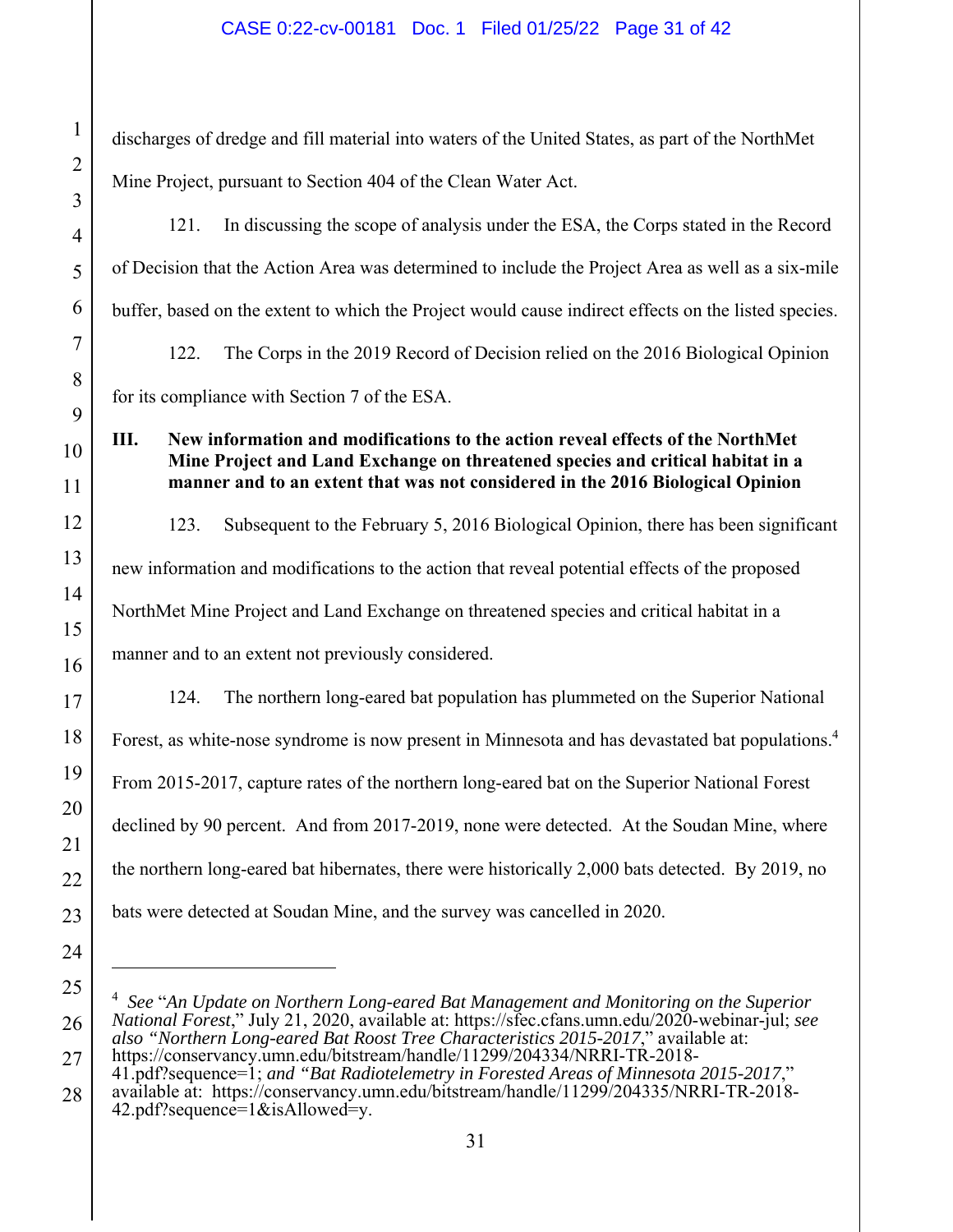#### CASE 0:22-cv-00181 Doc. 1 Filed 01/25/22 Page 32 of 42

125. According to a Forest Service biologist, researchers working on the annual bat census for the Superior National Forest used to net an average of 8-10 northern long-eared bats or little brown bats per night.<sup>5</sup> By 2017, however, they averaged just two bats per night, and on many nights came up empty. For the northern long-eared bat, they are not seeing any of them.

126. According to a 2019 newspaper report, researchers in Minnesota have given up on their annual count of bats, deciding it is better to just leave any remaining bats alone.<sup>6</sup> A mammologist for the Minnesota Department of Natural Resources commented that it is best to leave them alone, as "there's just nothing left to find."

127. The expected size and output of the NorthMet Mine Project has significantly increased since the Project was analyzed by the Forest Service and the Corps in the 2015 Biological Assessment, and by FWS in the 2016 Biological Opinion. PolyMet is now analyzing the development of substantially higher throughputs of 59,000 and 118,000-short ton per day at the NorthMet Mine Site, compared to the 32,000-short ton per day that was analyzed in the 2005 Final Environmental Impact Statement for the proposed project, and assumed by the agencies in preparing the 2015 Biological Assessment and 2016 Biological Opinion.<sup>7</sup>

128. According to a 2019 news release by PolyMet, "proven and probable reserves" have increased by 14 percent to 290 million tons, and "measured and indicated reserves" have

<sup>5</sup> "*We knew this was coming" – Bat numbers plummeting in Arrowhead*, July 12, 2017, by Marshall Helmberger in the Timberjay, available at: http://timberjay.com/stories/we-knew-thiswas-coming,13512.

<sup>&</sup>lt;sup>6</sup> "Facing a bleak outlook, Minnesota bat researchers give up on annual count," December 8, 2019, by Greg Stanley in the Minneapolis StarTribune, available at: https://www.startribune.com/facing-a-bleak-outlook-minnesota-bat-researchers-try-a-newtack/565934002/.

<sup>7</sup> https://polymetmining.com/wp-content/uploads/2018/10/PN150163-PolyMet-NI-43-101- Technical-Report-2018\_03\_26\_Rev0.pdf.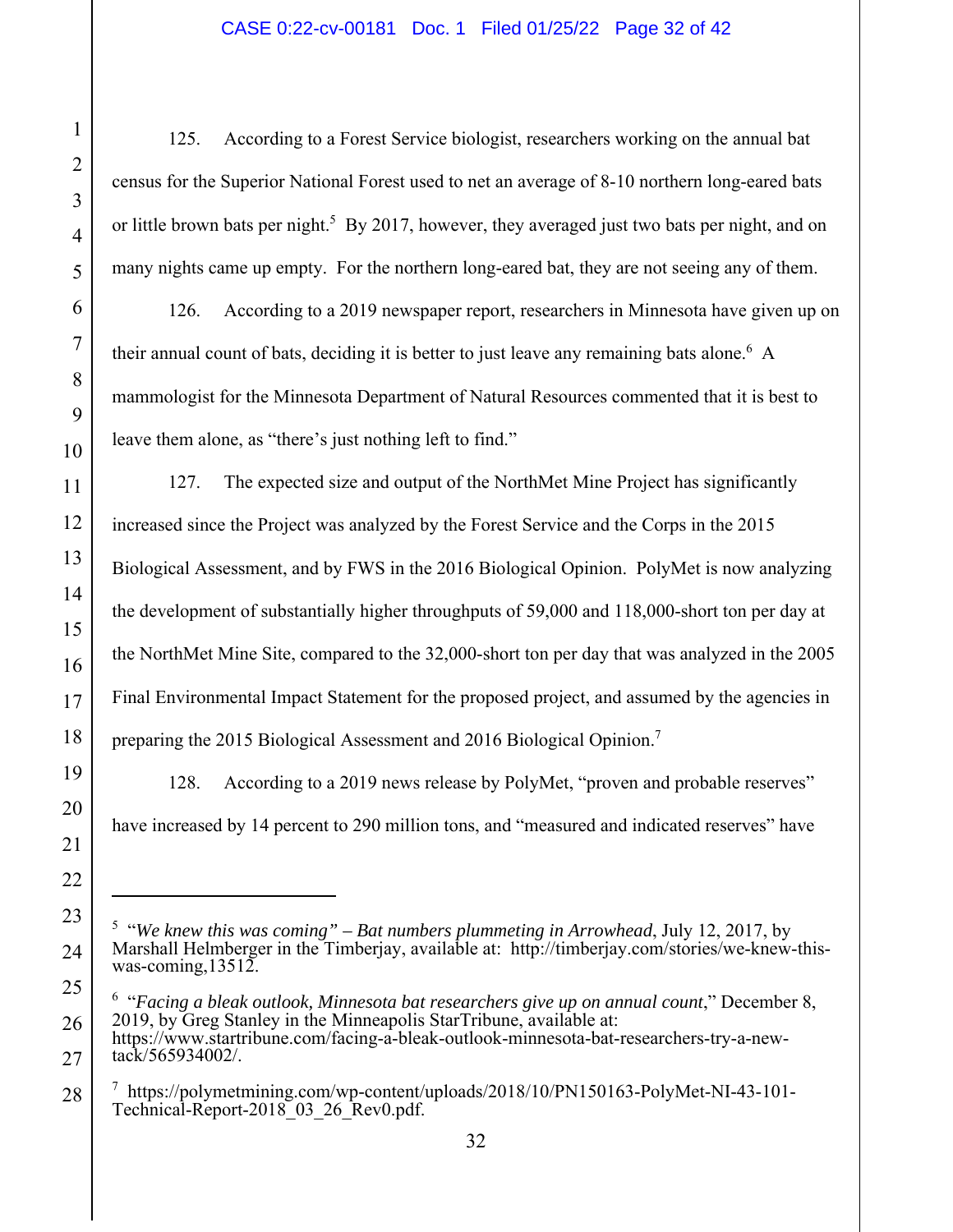#### CASE 0:22-cv-00181 Doc. 1 Filed 01/25/22 Page 33 of 42

increased by 22 percent to 795 million tons, based on the results of the company's 2018-19 drilling program.<sup>8</sup> And as further disclosed in a September, 2021 investor presentation, the current mine plan that was assessed in the 2015 Biological Assessment and 2016 Biological Opinion represents only one-third of the existing measured and indicated resource.<sup>9</sup>

129. In the 2015 Biological Assessment and 2016 Biological Opinion, the Forest Service, the Corps, and FWS considered that PolyMet was planning to purchase 2,169 acres in Aitkin County, Pine County, and south-central St. Louis County as mitigation for the anticipated impacts to wetlands resulting from the project.<sup>10</sup> On these wetland mitigation sites,  $1,603$  acres were going to be restored or converted to wetlands. These "wetland mitigation sites" were part of FWS' rationale in the Biological Opinion for why the project was not likely to jeopardize the Canada lynx, gray wolf, or northern long-eared bat, or adversely modify the critical habitat for lynx or the gray wolf.<sup>11</sup> However, in the Corps' 2019 Record of Decision for the NorthMet Mine Project, it is disclosed that rather than purchasing these sites for wetland mitigation, PolyMet instead purchased credits at a wetland mitigation bank.<sup>12</sup>

130. The extent and magnitude of additional planned and anticipated sulfide copper mining in northeastern Minnesota has significantly increased since the 2015 Biological Assessment and 2016 Biological Opinion. Teck American Incorporated has ramped up

 $11$  Biological Opinion, p. 62.

<sup>8</sup> https://polymetmining.com/investors/news/polymet-drilling-program-results-in-additions-tonorthmet-mineral-resources-and-reserves/

<sup>&</sup>lt;sup>9</sup> https://polymetmining.com/wp-content/uploads/2021/09/PLM-Investor-Presentation-Sept-2021.pdf

<sup>10</sup> *See* Biological Opinion, p. 4.

 $12$  March 21, 2019 Record of Decision, p. 11.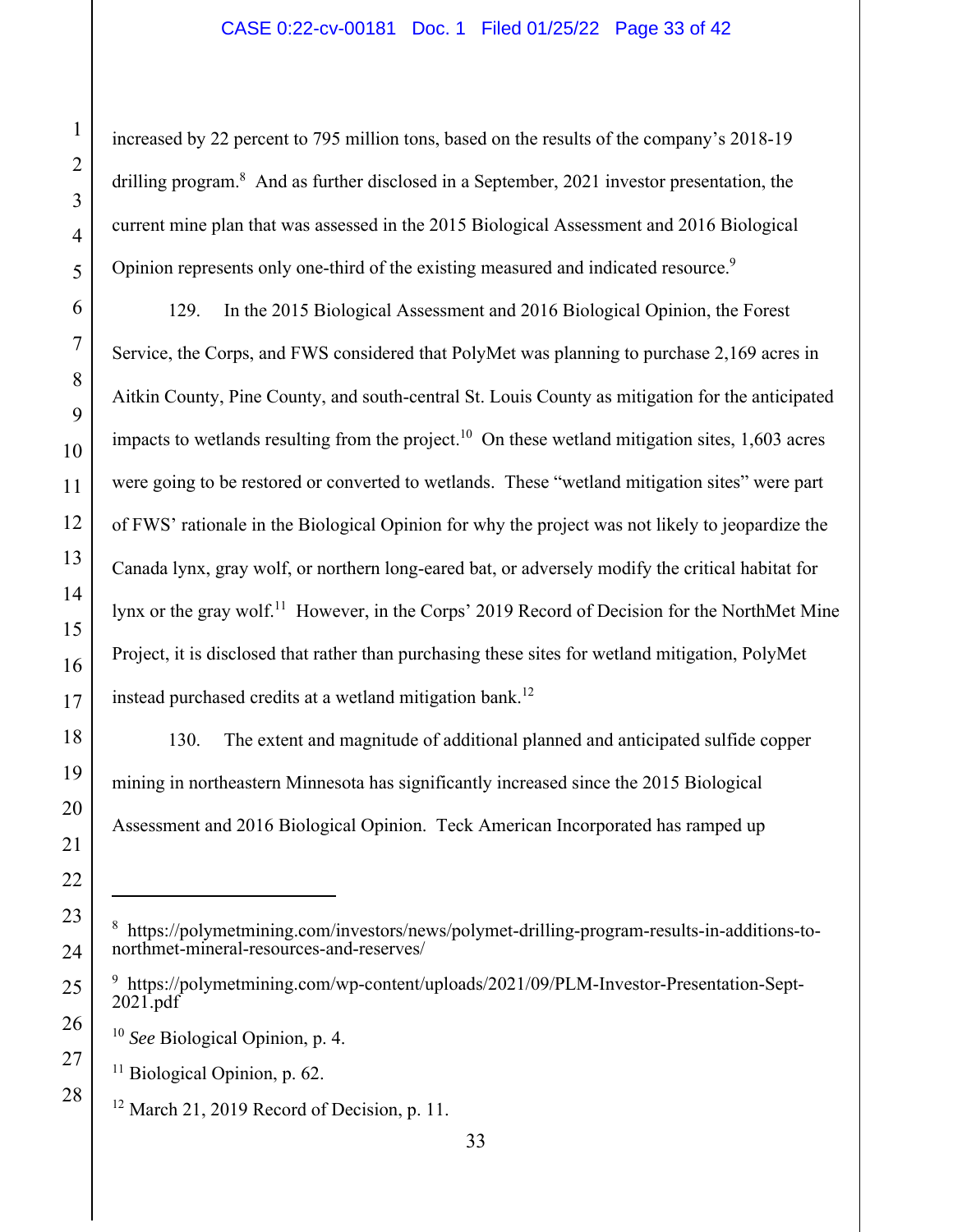#### CASE 0:22-cv-00181 Doc. 1 Filed 01/25/22 Page 34 of 42

exploration nearby the NorthMet site, in what would become a massive mine straddling both the St. Louis and Rainy River watersheds.<sup>13</sup> Encampment Minerals is also drilling exploratory boring holes nearby, just south of Hoyt Lakes, within a high biological significance area by the St. Louis River, and is also drilling near Birch Lake.<sup>14</sup> And Twin Metals Minnesota has submitted a mine plan of operations to the state and federal agencies for a massive underground copper mine near Birch Lake.15

131. The continued exploration, development, and expansion of these mine proposals will have significant impacts on Canada lynx, northern long-eared bats, and their habitat, including continuing to further fragment lynx habitat and negatively impact its few remaining travel corridors in the Mesabi Iron Range and Arrowhead Region of Minnesota.

132. The Forest Service has further developed the science and expert understanding of the potential adverse impacts of a copper mine in this region, in response to the proposed Twin Metals copper mine within the watershed of the Boundary Waters Canoe Area Wilderness ("BWCAW"). This includes but is not limited to a December 14, 2016 letter from Chief Tidwell of the Forest Service to the BLM. Based on its analysis, the Forest Service has found "unacceptable the inherent potential risk that development of a regionally-untested copper-nickel

<sup>&</sup>lt;sup>13</sup> https://www.duluthnewstribune.com/business/energy-and-mining/4821744-Long-quietcopper-nickel-project-asks-to-restart-exploratory-drilling; https://www.mesabitribune.com/teckseeking-state-s-permission-to-explore-minerals-near-babbitt/article\_4cd955f8-1d64-11ea-a717- 4bbf07689793.html#//.

<sup>&</sup>lt;sup>14</sup> https://www.duluthnewstribune.com/business/energy-and-mining/4870535-Encampment-asksto-drill-for-minerals-near-Hoyt-Lakes.

<sup>&</sup>lt;sup>15</sup> https://www.minnpost.com/environment/2019/12/what-you-need-to-know-about-the-twinmetals-mine-plan/.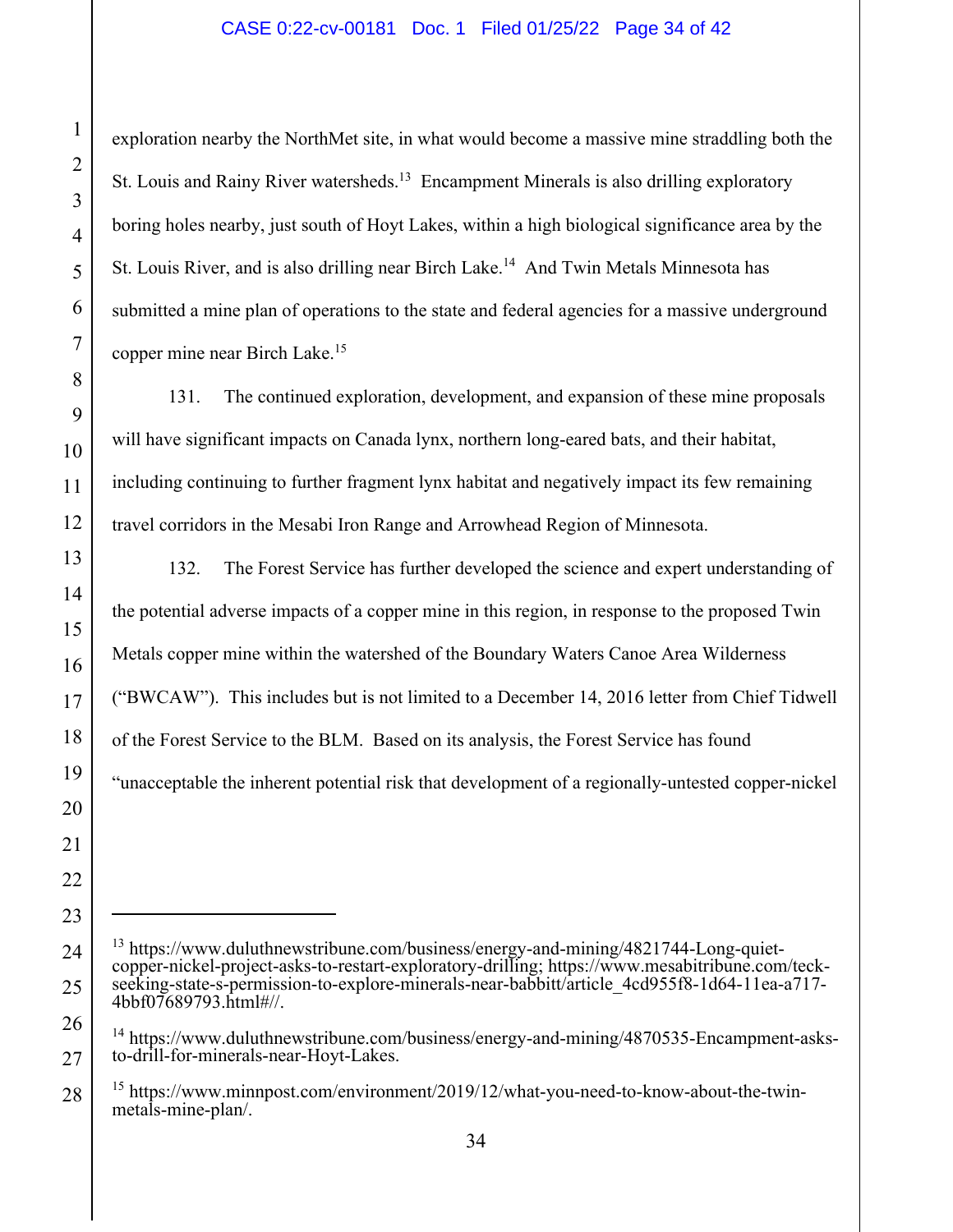### CASE 0:22-cv-00181 Doc. 1 Filed 01/25/22 Page 35 of 42

| $\mathbf{1}$   | sulfide ore mine within the same watershed as the BWCAW might cause serious and                                                                                                  |  |  |  |  |  |
|----------------|----------------------------------------------------------------------------------------------------------------------------------------------------------------------------------|--|--|--|--|--|
| $\overline{2}$ | irreplaceable harm to this unique, iconic, and irreplaceable wilderness area." <sup>16</sup>                                                                                     |  |  |  |  |  |
| 3              |                                                                                                                                                                                  |  |  |  |  |  |
| $\overline{4}$ | The Forest Service's determination of unacceptable risk is in part due to the<br>133.                                                                                            |  |  |  |  |  |
| 5              | potential impacts to listed species including Canada lynx and the northern long-eared bat:                                                                                       |  |  |  |  |  |
| 6              | Crucially, the BWCAW and SNF are considered critical habitat for the threatened                                                                                                  |  |  |  |  |  |
| $\overline{7}$ | Canada Lynx, which requires spruce-fir boreal forest with dense understory. Canada<br>Lynx cover large areas, traveling extensively throughout the year, meaning that            |  |  |  |  |  |
| 8              | development and habitat fragmentation can affect the viability of lynx populations.                                                                                              |  |  |  |  |  |
| 9              | The threatened northern long-eared bat lives in both Lake and St. Louis County, where                                                                                            |  |  |  |  |  |
| 10             | [Twin Metals Minnesota's] leases are located. The northern long-eared bat spends its<br>winter hibernating in caves. In summer it roosts in both live and dead trees, as well as |  |  |  |  |  |
| 11             | caves. Northern long-eared bat populations are under significant stress from White-nose<br>Syndrome, which has caused drastic declines in bat populations across the country.    |  |  |  |  |  |
| 12             | Increased impacts to their habitat could exacerbate population decline. <sup>17</sup>                                                                                            |  |  |  |  |  |
| 13             | IV.<br><b>Plaintiffs' ESA notice letter</b>                                                                                                                                      |  |  |  |  |  |
| 14             | 134.<br>Plaintiffs sent a letter to Defendants on November 10, 2021, providing notice of                                                                                         |  |  |  |  |  |
| 15             |                                                                                                                                                                                  |  |  |  |  |  |
| 16             | all allegations and claims included in this Complaint. Defendants received Plaintiffs' notice                                                                                    |  |  |  |  |  |
| 17             | letter on or before November 16, 2021.                                                                                                                                           |  |  |  |  |  |
| 18             | V.<br>The Status of the NorthMet Mine Project and Land Exchange                                                                                                                  |  |  |  |  |  |
| 19             | 135.<br>According to PolyMet, the current status of the NorthMet Mine Project is that the                                                                                        |  |  |  |  |  |
| 20             | mining company has received "all major state and federal permits" for the Project, "including                                                                                    |  |  |  |  |  |
| 21             | Permit to Mine, air and water permits and federal wetlands (Section 404) permit." <sup>18</sup>                                                                                  |  |  |  |  |  |
| 22             |                                                                                                                                                                                  |  |  |  |  |  |
| 23             | PolyMet further summarizes the status of its permits as follows:<br>136.                                                                                                         |  |  |  |  |  |
| 24             | PolyMet received its Permit to Mine from the State of Minnesota on November 1, 2018, a                                                                                           |  |  |  |  |  |
| 25             | crucial permit for construction and operation of the Project. The Minnesota Department                                                                                           |  |  |  |  |  |
| 26             | <sup>16</sup> Dec. 14, 2016 letter from Forest Service Chief Tidwell to BLM Director Kornze, p. 1.                                                                               |  |  |  |  |  |
| 27             | $17$ <i>Id.</i> , p. 16.                                                                                                                                                         |  |  |  |  |  |
| 28             | <sup>18</sup> https://polymetmining.com/operations/northmet-snapshot/                                                                                                            |  |  |  |  |  |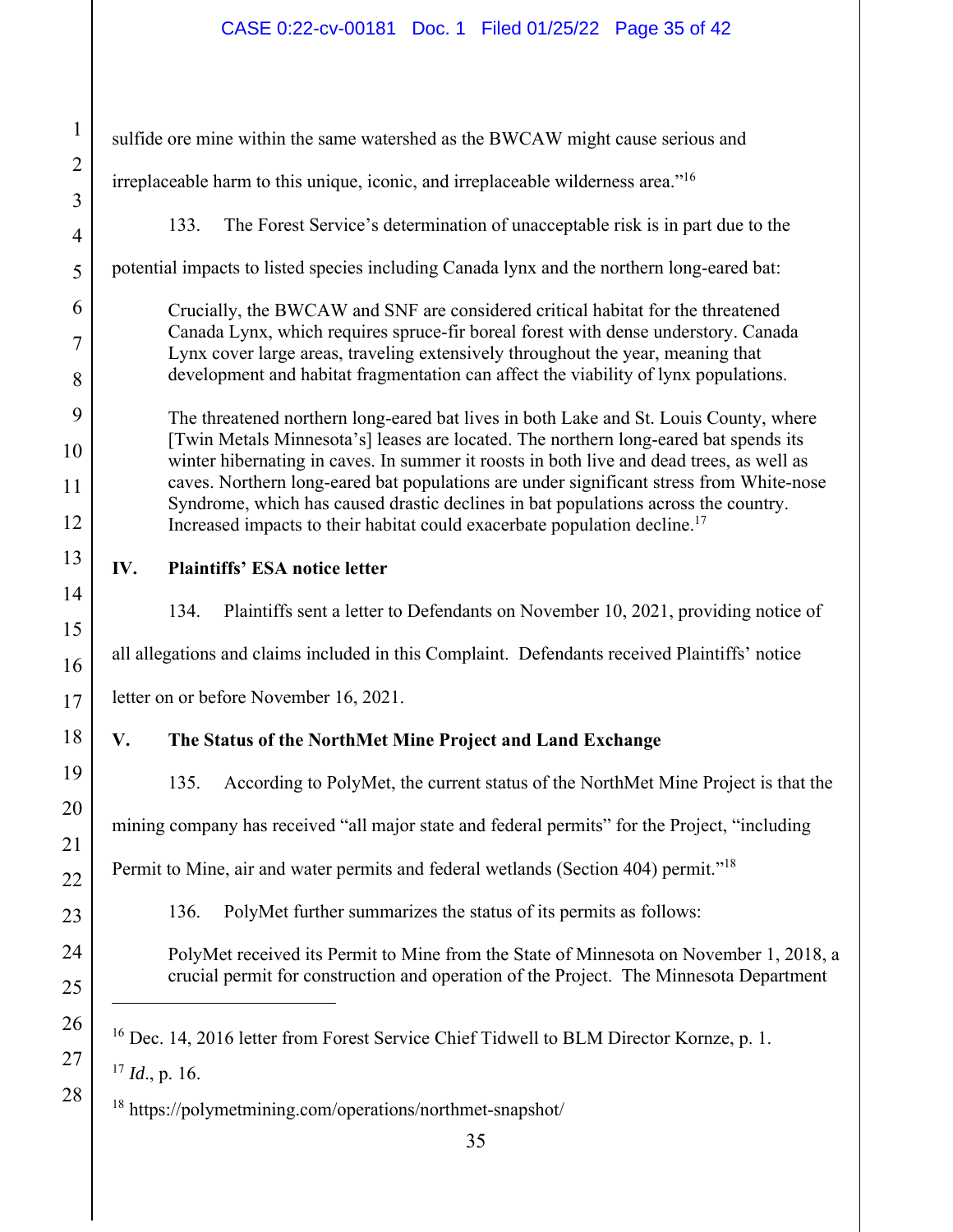#### CASE 0:22-cv-00181 Doc. 1 Filed 01/25/22 Page 36 of 42

of Natural Resources ("MDNR") also issued all other permits for which the Company applied including dam safety, water appropriations, endangered and threatened species takings, and public waters work permits, along with Wetlands Conservation Act approval. In addition, PolyMet received air and water permits from the Minnesota Pollution Control Agency ("MPCA") on December 18, 2018. Further, PolyMet received the federal Record of Decision ("ROD") and Section 404 Wetlands Permit from the U.S. Army Corps of Engineers ("USACE") on March 21, 2019, which was the last key permit or approval needed to construct and operate the Project.<sup>19</sup>

137. As further noted by PolyMet, "[l]egal challenges contesting various aspects of the

MDNR, MPCA, and USACE decisions are ongoing and have led to court rulings that have

delayed the Project timeline."<sup>20</sup>

1

2

3

4

5

6

7

8

9

10

11

12

13

14

15

16

17

18

26

27

28

#### **CLAIMS FOR RELIEF**

#### **FIRST CLAIM FOR RELIEF**

#### **FWS's 2016 Biological Opinion Violates the ESA and APA**

138. Plaintiffs hereby incorporate by reference all preceding paragraphs.

139. FWS's 2016 Biological Opinion for the proposed NorthMet Mine Project and

Land Exchange is unlawful under the ESA, and arbitrary and capricious under the APA, for at least the following reasons.

19 20 21 22 23 24 25 a) In determining that the NorthMet Mine Project is not likely to jeopardize Canada lynx, and is not likely to adversely modify lynx critical habitat, FWS failed to analyze or consider the effects of the Project on the recovery of the lynx. b) FWS failed to make a finding or determination as to whether the NorthMet Mine Project is likely to result in the destruction of designated critical habitat for the Canada lynx and gray wolf.

<sup>19</sup> https://polymetmining.com/wp-content/uploads/2021/11/SEDAR-MDA-Q3-F21.pdf <sup>20</sup> *Id*.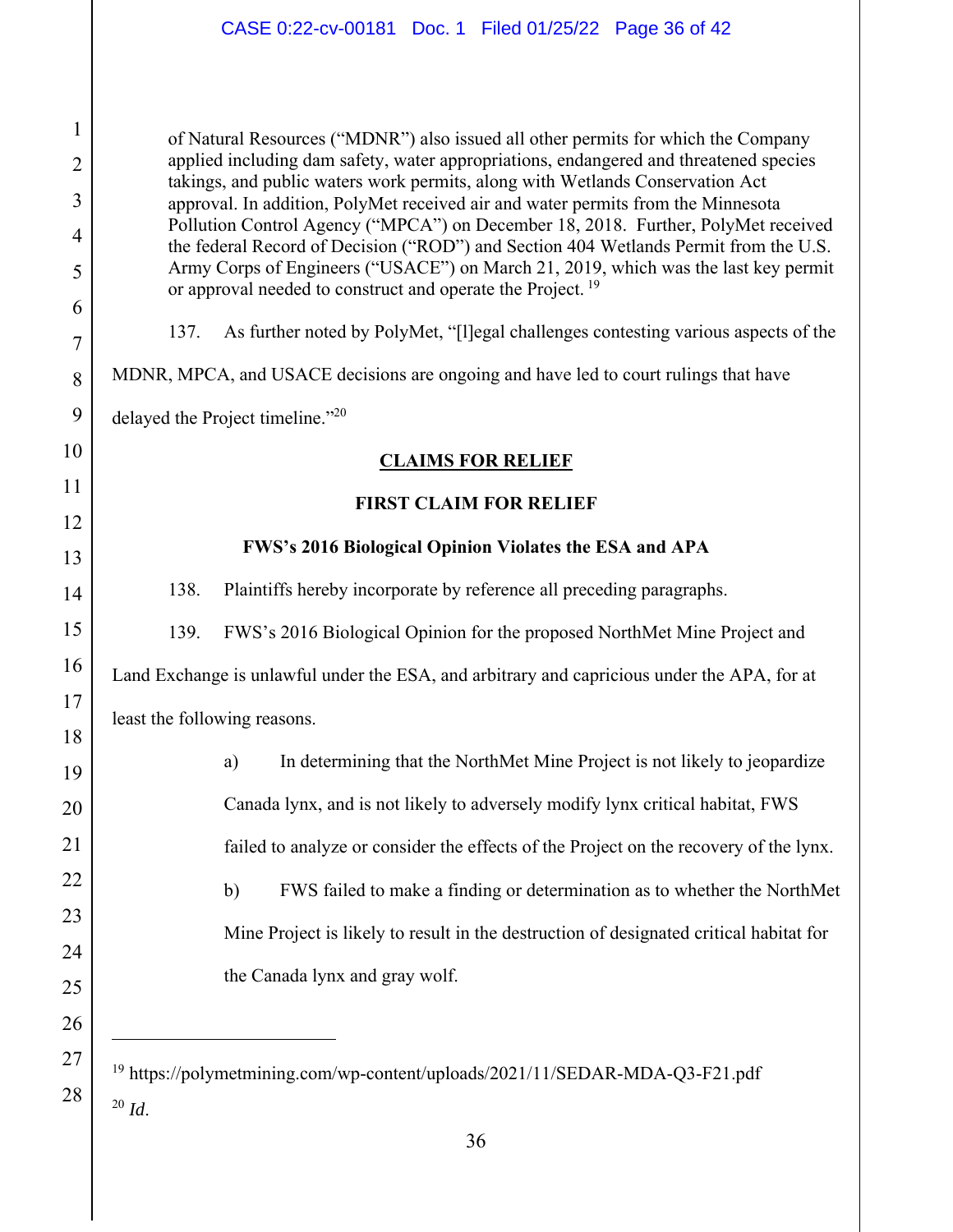1

2

3

4

5

6

7

8

9

10

11

12

13

14

15

16

17

18

19

20

21

22

23

24

25

26

27

28

c) In its final determination and conclusion, in considering the impacts of the NorthMet Mine Project on Canada lynx, wolves, and the northern long-eared bat, FWS improperly combined "survival and recovery" into one standard, rather than considering each separately, thereby effectively reading "recovery" out of the statute.

d) FWS failed to adequately explain why it was impracticable to express a numerical population measure of the anticipated incidental take of lynx, wolves, and northern long-eared bats caused by habitat destruction resulting from the NorthMet Mine Project.

e) FWS failed to choose a proper surrogate instead of a numerical population measure of the incidental take of lynx, wolves and northern long-eared bats caused by habitat destruction, as the chosen surrogate fails to provide an adequate trigger for the reinitiation of consultation.

f) FWS failed to provide reasonable and prudent measures, or terms and conditions, to minimize the incidental take of lynx, wolves, and northern longeared bats caused by habitat destruction.

g) In finding that the NorthMet Mine Project will not result in jeopardy or adverse modification of critical habitat, FWS improperly relied on conservation and mitigation measures that are not reasonably specific, certain to occur, capable of implementation, enforceable, or able to address the threats to the species.

h) FWS failed to include any terms and conditions to implement Reasonable and Prudent Measure #1 concerning vehicle collisions.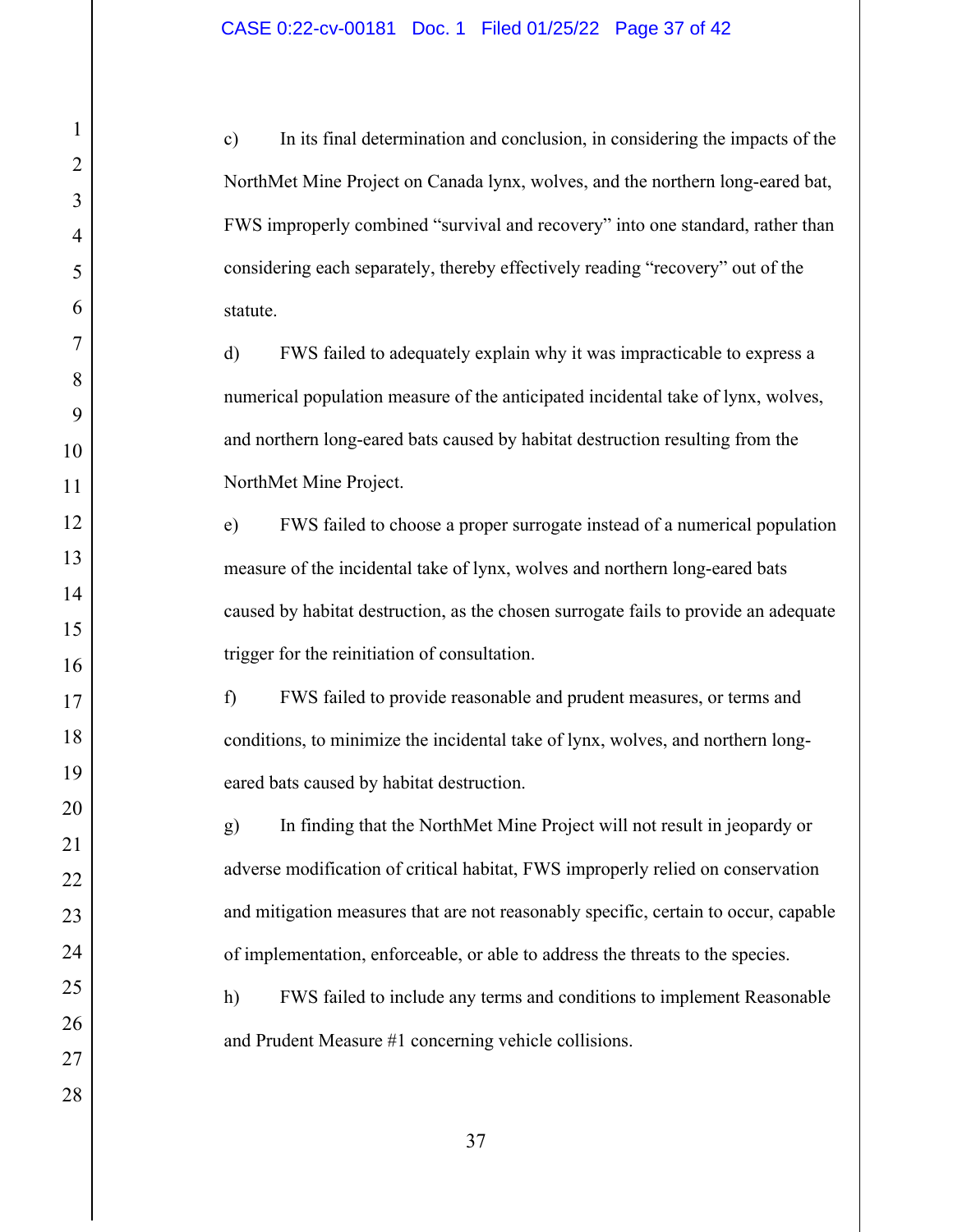i) FWS failed to consider or address that the NorthMet Mine Project's permanent destruction of lynx critical habitat would revise FWS's critical habitat designation for lynx by expanding the "mining district" in Minnesota that is excluded from the designation.

j) FWS failed to use the best scientific data available in makings its findings and determinations.

k) FWS's determination that the NorthMet Mine Project is not likely to jeopardize the Canada lynx, gray wolf, or northern long-eared bat, and is not likely to adversely modify the designated critical habitat for the Canada lynx or gray wolf, is unsupported, lacks any rational basis, is in disregard of the best available science, is contrary to the evidence, and is arbitrary and capricious.

140. FWS violated the ESA in preparing and approving the 2016 Biological Opinion. 16 U.S.C. § 1536; 50 C.F.R. § 402.14. The 2016 Biological Opinion is arbitrary, capricious, an abuse of discretion, and not in accordance with the ESA. 5 U.S.C.  $\S 706(2)(A)$ . The 2016 Biological Opinion should be held unlawful, set aside, and vacated. *Id*.

#### **SECOND CLAIM FOR RELIEF**

#### **The Forest Service Violated the ESA in Relying on FWS's 2016 Biological Opinion**

141. Plaintiffs hereby incorporate by reference all preceding paragraphs.

142. The 2016 Biological Opinion is unlawful, and thus the Forest Service's reliance on the Biological Opinion in signing, authorizing, and approving the January 9, 2017, NorthMet Project Land Exchange Record of Decision is arbitrary, capricious, and in violation of the ESA, 16 U.S.C. § 1536(a)(2).

27 28

1

2

3

4

5

6

7

8

9

10

11

12

13

14

15

16

17

18

19

20

21

22

23

24

25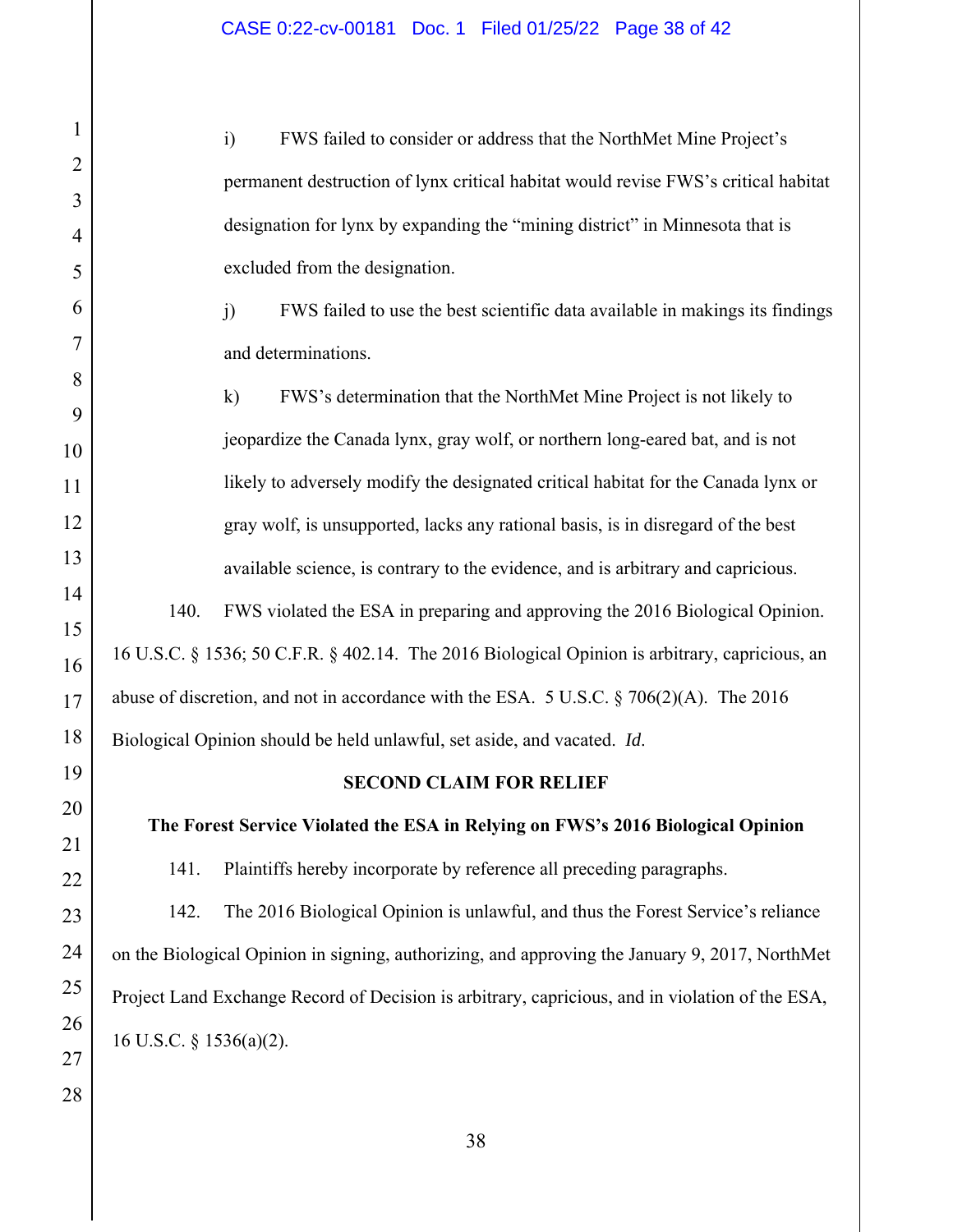#### CASE 0:22-cv-00181 Doc. 1 Filed 01/25/22 Page 39 of 42

143. Because the 2016 Biological Opinion is unlawful, the Forest Service is in ongoing violation of its independent and substantive duty to ensure that the authorization and implementation of the NorthMet Project Land Exchange is not likely to jeopardize the continued existence of any listed species, or result in the destruction or adverse modification of designated critical habitat, in violation of Section 7 of the ESA. 16 U.S.C. § 1536(a)(2). The Forest Service cannot meet its ESA Section 7 obligations for the NorthMet Project Land Exchange by relying on a Biological Opinion that is legally flawed. *Id*.

144. The Forest Service's Record of Decision for the NorthMet Project Land Exchange is arbitrary, capricious, an abuse of discretion, and contrary to the ESA. 5 U.S.C.  $\S$  706(2)(A). The Record of Decision should be held unlawful, set aside, and vacated. *Id*.

#### **THIRD CLAIM FOR RELIEF**

#### **The Corps Violated the ESA in Relying on FWS's 2016 Biological Opinion**

145. Plaintiffs hereby incorporate by reference all preceding paragraphs.

146. The 2016 Biological Opinion is unlawful, and thus the Corps' reliance on the Biological Opinion in signing, authorizing, and approving the agency's 2019 Record of Decision, and authorizing and issuing the Clean Water Act Section 404 Permit to PolyMet for the NorthMet Mine Project, is arbitrary, capricious, and in violation of the ESA, 16 U.S.C. § 1536(a)(2).

147. Because the 2016 Biological Opinion is unlawful, the Corps is in ongoing violation of its independent and substantive duty to ensure that the authorization and implementation of the NorthMet Mine Project is not likely to jeopardize the continued existence of any listed species, or result in the destruction or adverse modification of designated critical habitat, in violation of Section 7 of the ESA. 16 U.S.C. § 1536(a)(2). The Corps cannot meet its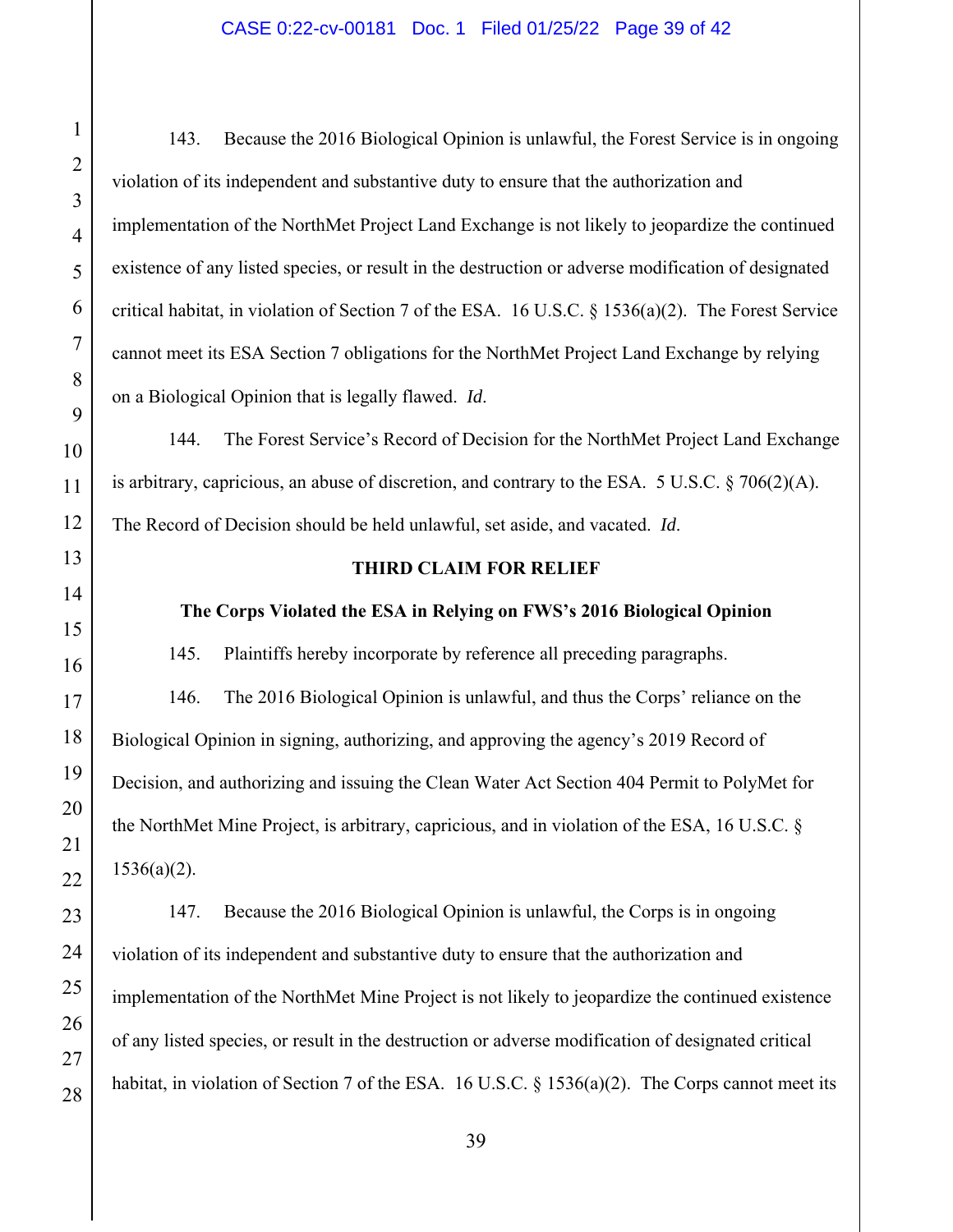#### CASE 0:22-cv-00181 Doc. 1 Filed 01/25/22 Page 40 of 42

ESA Section 7 obligations for the NorthMet Mine Project by relying on a Biological Opinion that is legally flawed. *Id*.

148. The Corps' 2019 Record of Decision, and the Clean Water Act Section 404 Permit for the NorthMet Mine Project, is arbitrary, capricious, an abuse of discretion, and contrary to the ESA. 5 U.S.C. § 706(2)(A). The Record of Decision and Section 404 Permit should be held unlawful, set aside, and vacated. *Id*.

#### **FOURTH CLAIM FOR RELIEF**

#### **FWS and the Corps are in Ongoing Violation of the ESA for Failing to Reinitiate and Complete ESA Consultation on the NorthMet Mine Project and Land Exchange**

149. Plaintiffs incorporate by reference all preceding paragraphs.

150. Section 7 of the ESA requires the Corps to consult with FWS to ensure that any action authorized, funded, or carried out by the agencies are not likely to jeopardize the continued existence of any threatened or endangered species, or result in the destruction or adverse modification of the critical habitat of such species. 16 U.S.C. § 1536(a)(2).

151. The reinitiation of consultation is required and must be requested by FWS or the Corps where discretionary federal involvement or control over the action has been retained or is authorized by law, and if new information reveals effects of the action that may affect listed species or critical habitat in a manner or to an extent not previously considered, the action is modified in a manner that causes an effect to the listed species or critical habitat that was not considered in the biological opinion, or a new species is listed or critical habitat designated that may be affected by the identified action. 50 C.F.R. § 402.16(a).

152. FWS and the Corps have violated and remain in ongoing violation of the ESA by failing to reinitiate and complete consultation on the impacts of the NorthMet Mine Project and Land Exchange despite relevant new information and modifications to the action revealing that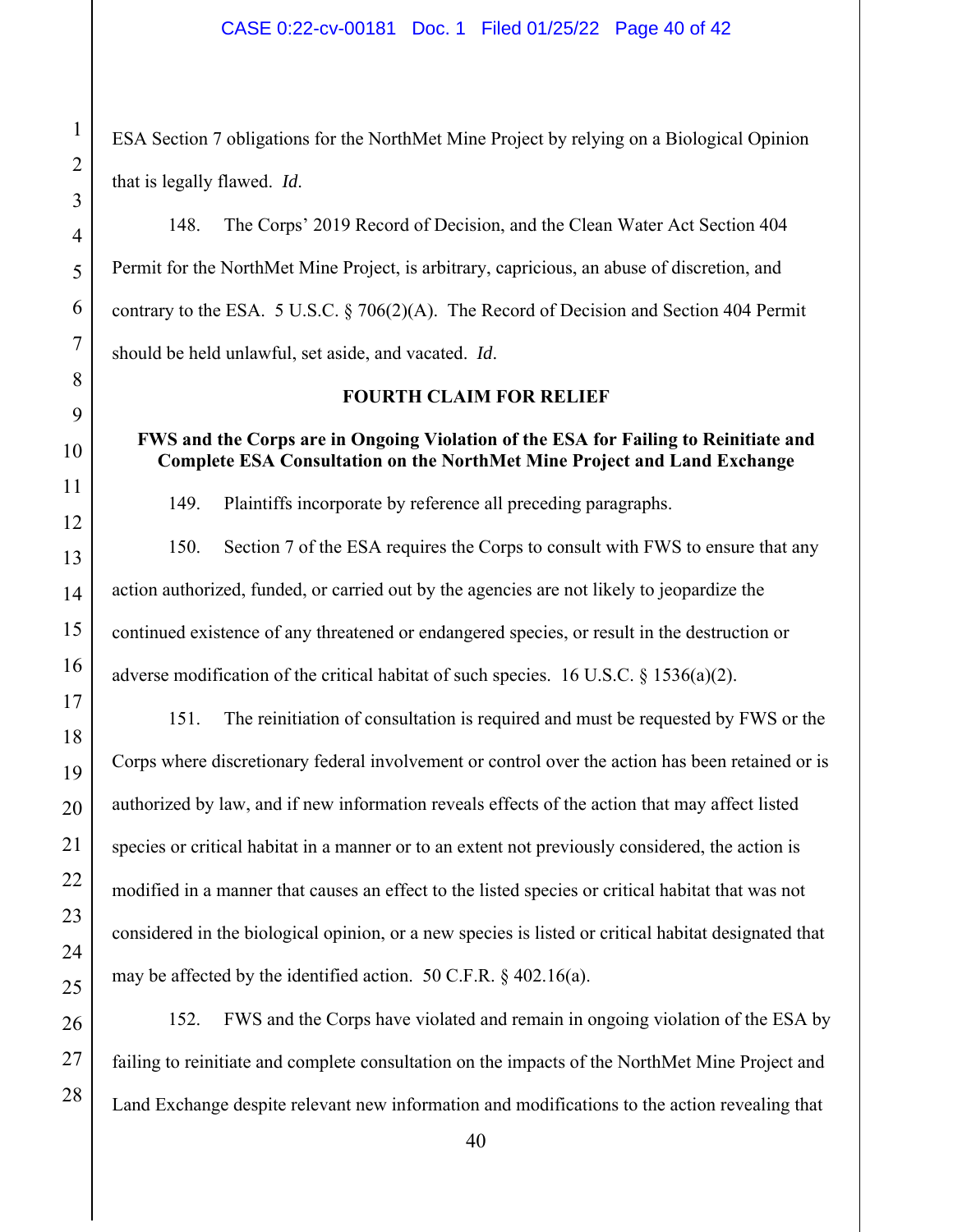#### CASE 0:22-cv-00181 Doc. 1 Filed 01/25/22 Page 41 of 42

the Project may adversely affect listed species and critical habitat in a manner and to an extent not considered within the 2016 Biological Opinion. 16 U.S.C. § 1536(a)(2); 50 C.F.R. § 402.16(a).

153. The ongoing failure of FWS and the Corps to reinitiate and complete consultation on the impacts of the NorthMet Mine Project and Land Exchange on threatened and endangered species, and critical habitat, violates the ESA. 16 U.S.C. § 1536(a)(2); 50 C.F.R. § 402.16(a).

154. In the absence of the required reinitiated consultation, the Corps is in ongoing violation of its obligation under Section 7 of the ESA to ensure that its actions are not likely to jeopardize the continued existence of threatened and endangered species or result in the destruction or adverse modification of designated critical habitat. 16 U.S.C. § 1536(a)(2).

#### **RELIEF REQUESTED**

WHEREFORE, the Plaintiffs respectfully request that this Court:

A. Declare that the February 5, 2016 Biological Opinion for the NorthMet Project and Land Exchange is unlawful under the ESA and arbitrary and capricious under the APA;

B. Declare that the Forest Service's reliance on the unlawful 2016 Biological Opinion in issuing the 2017 Record of Decision violates the ESA;

C. Declare that the June 28, 2018 land exchange between the Forest Service and PolyMet is void;

D. Declare that the Corps' reliance on the unlawful 2016 Biological Opinion in issuing the 2019 Record of Decision and Clean Water Act Section 404 Permit violates the ESA; E. Declare that FWS and the Corps are in ongoing violation of the ESA by failing to reinitiate and complete ESA consultation for the NorthMet Mine Project despite significant new